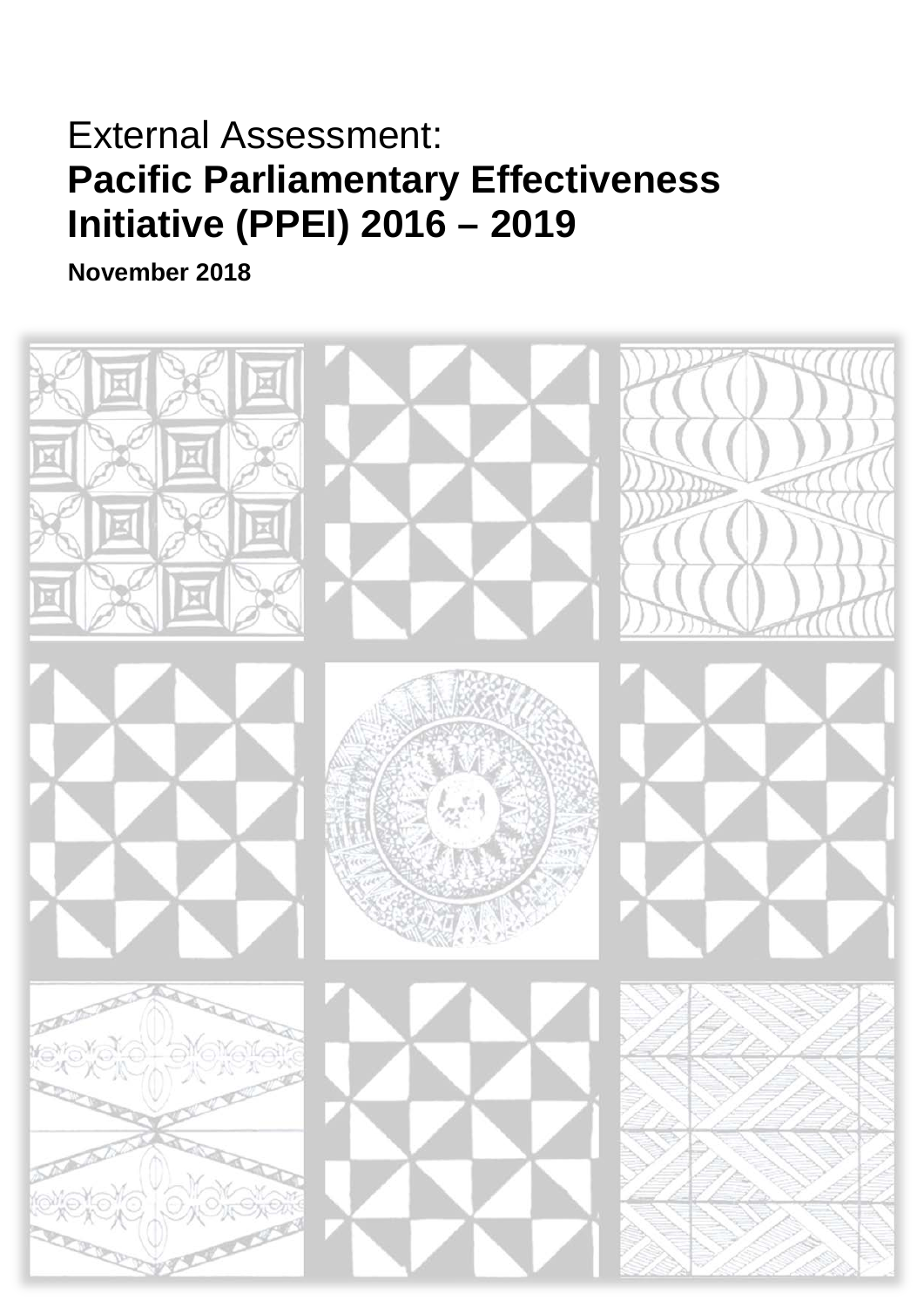# Contents

| 1.                                                                             |  |
|--------------------------------------------------------------------------------|--|
|                                                                                |  |
|                                                                                |  |
| 2.                                                                             |  |
|                                                                                |  |
|                                                                                |  |
|                                                                                |  |
|                                                                                |  |
|                                                                                |  |
| 3.                                                                             |  |
|                                                                                |  |
|                                                                                |  |
|                                                                                |  |
|                                                                                |  |
|                                                                                |  |
| 4.                                                                             |  |
| 5.                                                                             |  |
|                                                                                |  |
| Appendix Two: Introduction and key questions - Parliamentary Representatives33 |  |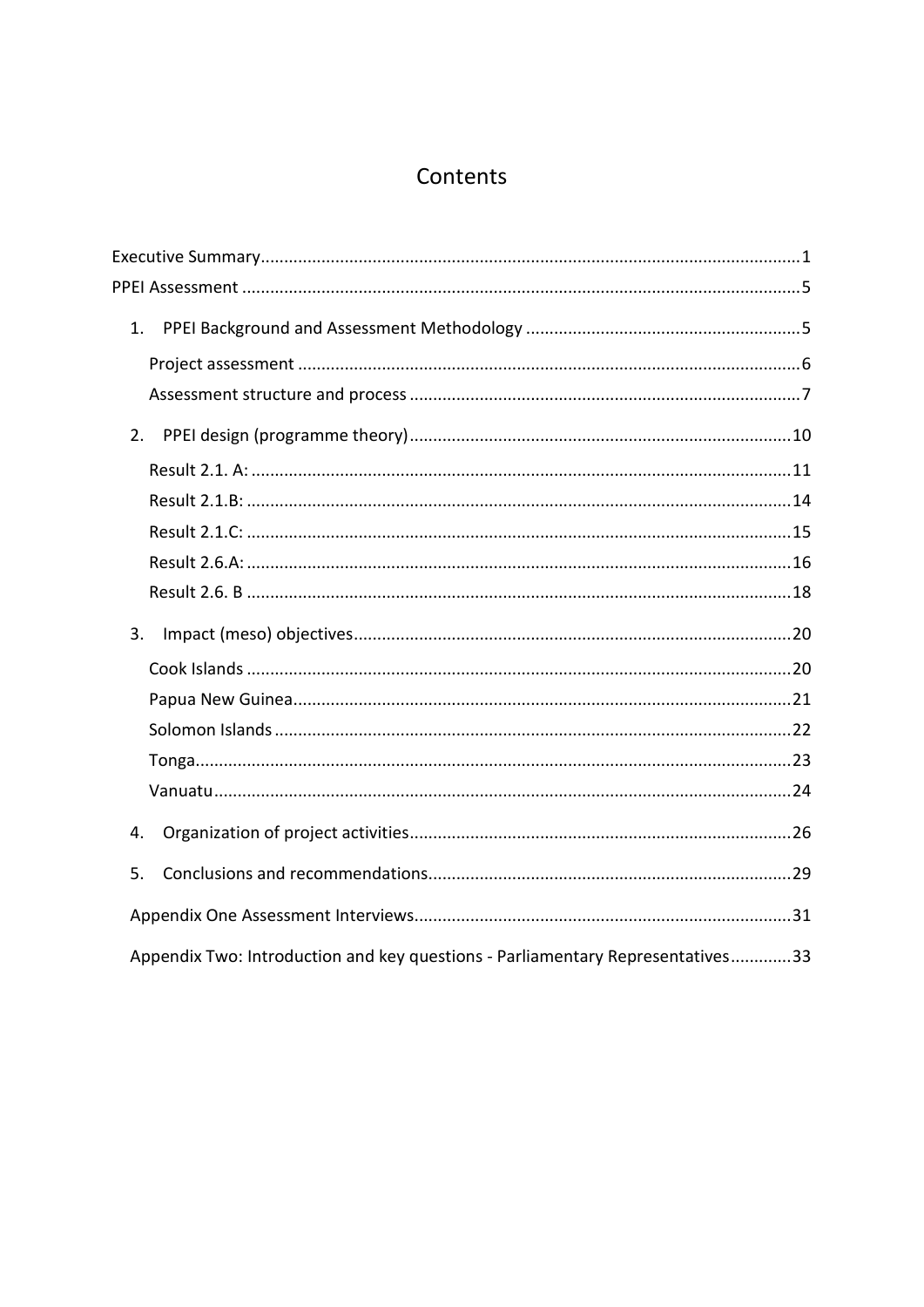# Executive Summary

<span id="page-2-0"></span>UNDP's Pacific Parliament Effectiveness Initiative (PPEI), funded by New Zealand's Ministry of Foreign Affairs and Trade, is a three-year project supporting the strengthening of parliaments in 5 parliaments of the Pacific Region; Cook Islands, Papua New Guinea, Solomon Islands, Tonga, and Vanuatu (Vanuatu was added to the original 4 beneficiary parliaments effective January 2018). The project has two overall objectives, a) to enable parliaments to better carry out their responsibilities of legislation, oversight, and representation, and b) to enhance the role of women in decision-making in the beneficiary countries. These two broad objectives are focussed on five planned results, three in the area of parliamentary strengthening: a) enhanced support to MPs enabling them to work more effectively; b) integration of development objectives into the work of parliaments; and, c) strengthening of parliaments' effectiveness in public financial management. In the area of enhanced roles of women in decision-making, the two results sought are: a) enhancement of the capacities of women candidates, and b) to work with political parties to increase the number of women chosen as candidates.

This external assessment was commissioned as a tool to identify the achievements, challenges, lessons learned, and recommendations for future support to the five parliaments. It was conducted in October and November 2018. The assessment methods included telephone, in-person, and written interviews of key informants including representatives of the 5 parliaments, MFAT, the NZ High Commissions in the beneficiary countries, project staff, and other key actors. Extensive project documentation was reviewed, including project planning and reporting documents, activity reports, and project products. The assessment reviewed the project from the perspectives of project design, project impacts, and project activities, based on the original project documents and the updated annual workplans. It also looked at each country individually in order to assess accomplishments, challenges, and impact at the country level. The assessment focused on overall project impact and did not review individual project activities in detail; these are described in the project annual reporting.

The assessment finds that the project has largely met the objectives contained in the original project document and agreement with the Government of New Zealand. The project design was realistic, and was updated in collaboration with the national partners on an annual basis. The workplans were followed diligently, with 84% of planned activities for the first two years fully completed, and 100% fully or partially completed. In year one 10 of 12 targets were fully met, and two were partially met. In year two, 11 of 13 targets were met. This is an unusually high delivery rate for parliamentary development programming, which is dependent on availability and engagement of, and close collaboration with, national partners. The high delivery rate reflects the professionalism of the project team.

Institutional strengthening projects have impact mainly through a gradual enhancement in the efficiency and professionalism of the parliament, and thus changes are observed over the medium and long term, often beyond the time frame of a single project. However, this project has had some notable and demonstrable short-term impacts that can be attributed largely or entirely to the project's inputs. These are detailed in the body of the assessment but include: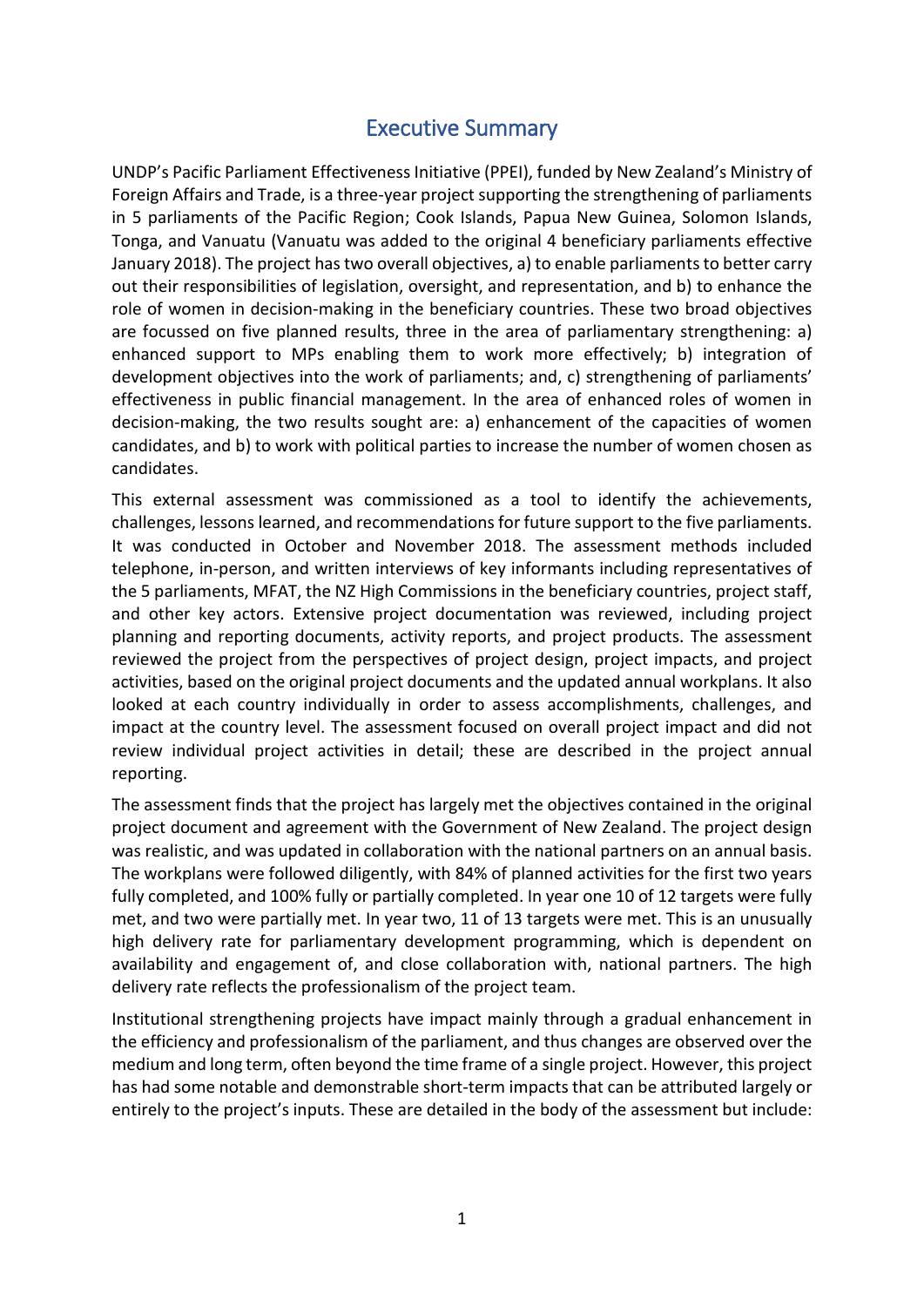- Substantial enhancement in Cook islands' overall national public financial management framework through the activation of the parliament's Public Accounts Committee, and through detailed scrutiny of the budget proposal
- Establishment of an effective multi-country 'floating budget office' that brings together Pacific region and international parliamentary staff to enable intensive analysis of budget documents, enabling MPs to carry out effective scrutiny. This is a model for sustainable strengthening of budgetary work in small parliaments;
- Support to the revision of Tonga parliamentary rules that permitted efficient and timely resolution of a potentially dangerous constitutional conflict;
- In four of the five parliaments, enhancement of the institutional strategic planning process to enable nationally driven institutional development; key to sustainable parliamentary strengthening.

As is typical for projects of this type depending upon the governance situation in each of the five implementation countries, the project encountered challenges in some areas of activity implementation and objective attainment, which were discussed on a continuing basis with MFAT. Specific challenge areas included:

- Resistance to formal approaches to increasing gender equity in representation (for example opposition to temporary special measures such as legislated gender quotas). In this circumstance, the project has focused particularly on working with political parties in PNG and Solomon Islands to build support for inclusion of women on party lists, and also supporting women leaders both at the political and the senior staff level;
- Slower than anticipated implementation in Papua New Guinea. This is partly due to the elections held in mid-2017, and partly a result of the complex institutional and governance environment. The unavailability of certain actors was addressed by reaching out to different interlocutors, and by focusing on work areas where there were change champions and where progress could be made;
- Tendency for parliaments to request support on an ad hoc basis. This common issue in parliamentary support programming requires a flexible response. On the one hand, requested support is typically for a legitimate priority, and responding to that request helps parliament to address specific issues (for example, technical advice on the constitutionality of a government decision). On the other hand, it is important that support has a developmental and sustainable objective. This can be attained through working with each parliament to develop and/or enhance a strategic plan or reform roadmap that sets a clear direction while allowing flexibility to address emergent issues;
- Integrating development objectives such as the SDGs into parliamentary work. Here the project evolved significantly during its implementation, away from a focus on the SDGs as external objectives, and towards the integration of development objectives, selected and tailored according to the needs of the specific context, into the oversight and legislative work of the parliaments and particularly of parliamentary committees. Effective functioning of parliamentary committees is generally an indicator of overall institutional effectiveness, and support to committees and tying their oversight activities to development outcomes of government programming will be an important feature of a second project phase.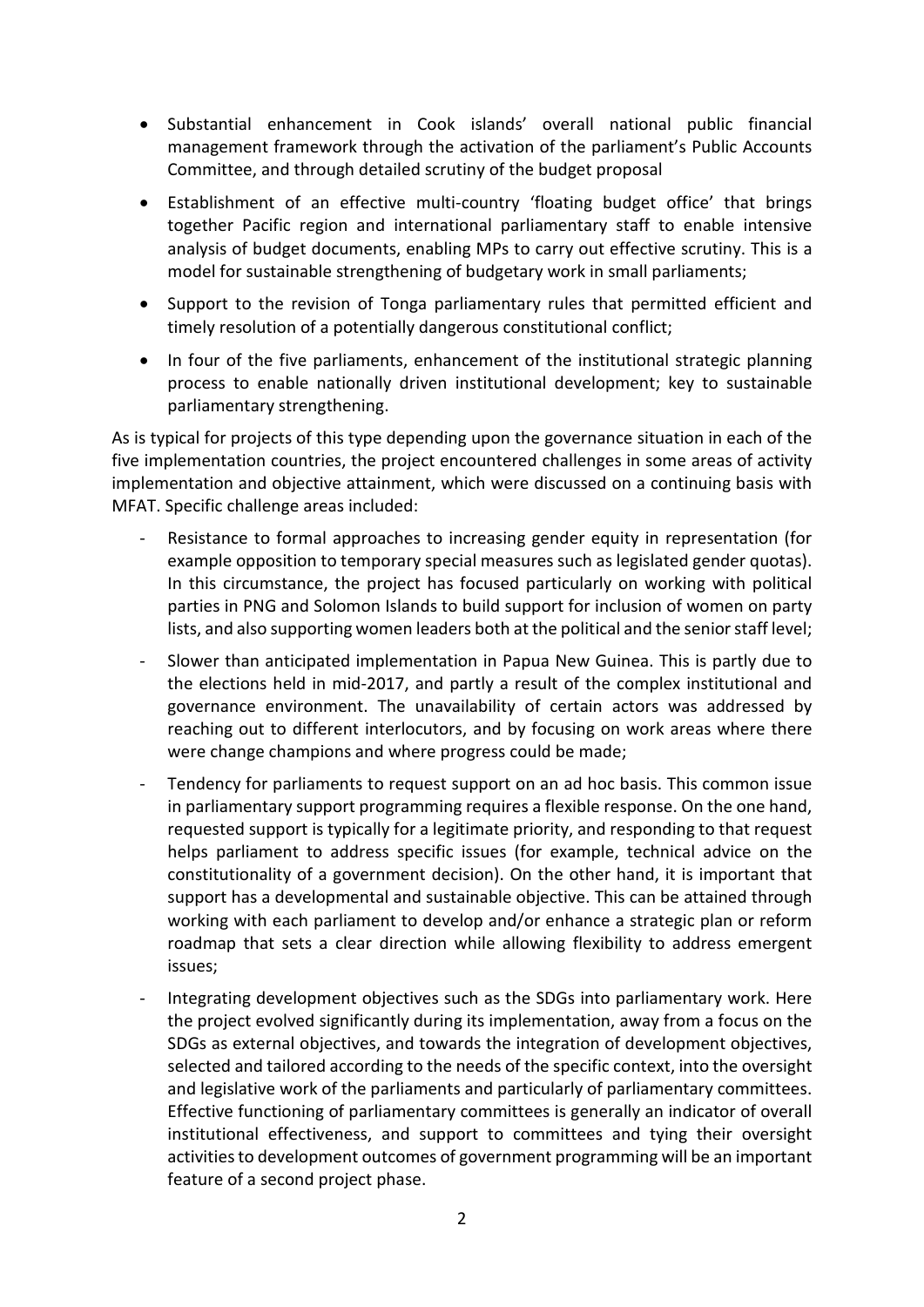In summary, a solid base for parliamentary development in the five parliaments has been established by the PPEI project. Its results establish a strong justification for continuing support which will build on the institutional development framework and relationships of confidence that have been established. Governance strengthening is a long-term process that involves the gradual building of effective and accountable institutions. One factor to be further emphasized in a second phase is the need for the role of parliaments to be better understood by citizens, as well as for parliaments to increase opportunities for citizen engagement in decision-making. This is important in countering informal decision-making which inevitably reduces governance transparency, solidifies existing power imbalances, and can hamper needed reforms.

In planning for future work, the following key recommendations are proposed:

- 1. Support development and enhancement of medium to long term institutional development plans by each of the five parliaments, fostering national ownership, enabling the planning of development activities within a structured framework, and avoiding ad hoc initiatives;
- 2. Build upon the innovative and sustainable strategy of shared learning piloted in the floating budget office, in which key staff from the five parliaments, from developed country parliaments (and where appropriate, other non-focus country Pacific Islands parliaments) work together to develop and implement enhanced parliamentary functions. This collaborative approach would be relevant in further programming areas including enhanced committee oversight work, and citizen engagement and dialogue initiatives;
- 3. Deepen the process of translating global and national development objectives (such as the SDGs) into the practical work of parliament, particularly through integration of development goals into the oversight work of parliamentary committees. The project has demonstrated the viability of this approach, and a next phase should support development and implementation of medium-term committee plansthat use SDG and national development goals as a framework for evaluating legislation, policy, and government programmes;
- 4. Review and enhance the strategy for enhancing women's political representation and leadership. The project has efficiently carried out the planned activities and has enabled women leaders to strengthen their skills, and increased attention of parties to the need for gender equality in political life and tools to achieve it. Gender inequality in political leadership in the region remains a major outstanding development and governance issue. A next project stage should look at means to expand the project partners engaged specifically on this issue, to include civil society, relevant government ministries, and other key social actors. This will enable activities to be planned that follow up on and maximize impact of the practice parliaments.
- 5. Enhance the understanding of citizens and civil society on the roles of parliament, and develop opportunities for structured citizen engagement in parliamentary processes through tools including parliamentary hearings, outreach to constituencies, and improved two-way parliamentary communications using both traditional and new technologies. Youth engagement should be a priority focus;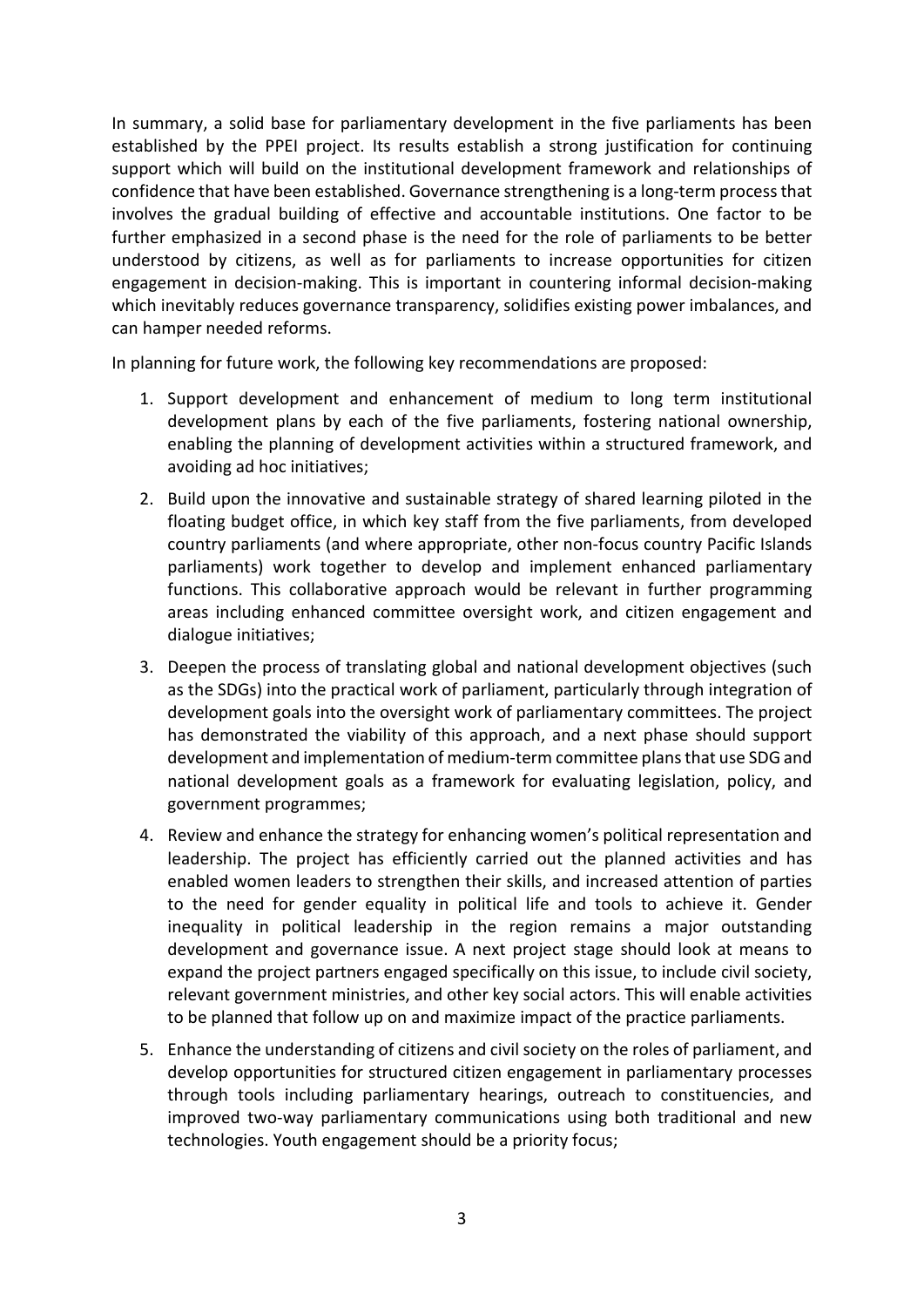- 6. Foster closer engagement of the New Zealand House of Representatives as a project partner, potentially as part of the future project governance mechanism, and participation in annual project planning workshops with the beneficiary parliaments, allowing enhanced planning of NZ technical support;
- 7. An enhanced system for developing and tracking country-level objectives and impacts, with clear integration into each parliament's institutional development strategy, with support to that strategy development and implementation as needed and requested. The annual PPEI planning process includes bilateral discussions with individual parliaments and agreement on an annual workplan, however in reporting the activities are grouped across countries under the 5 results areas. This will enhance the project's institutional development focus;
- 8. Enable non-focus parliaments within the region to benefit from PPEI-II support on an as-needed basis. This could take two forms; staff from non-focus countries could participate when multi-country activities are conducted such as the 'floating budget office', thus benefitting from PPEI core capacity-building; and, one-time support could be provided for specific strengthening activities engaged by non-focus country parliaments that are also not covered by other UNDP strengthening projects, which could include Nauru, Niue, Tokelau, Tuvalu, Kiribati and Palau.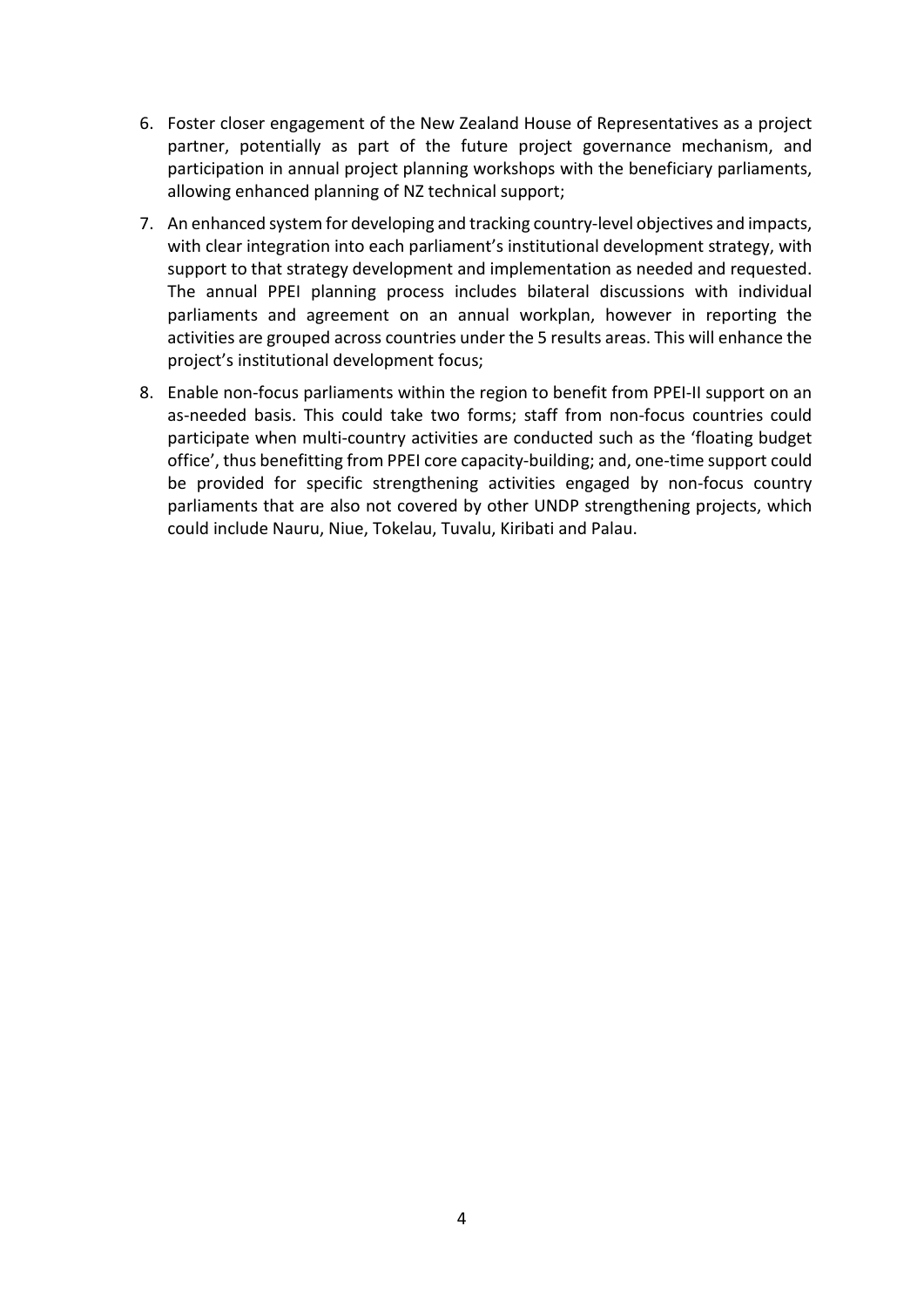# PPEI Assessment

# <span id="page-6-1"></span><span id="page-6-0"></span>1. PPEI Background and Assessment Methodology

Both New Zealand and UNDP have a long history of support to strengthening democratic governance in the Pacific region. New Zealand's geographic aid priorities focus on the Pacific region, and a key long-term thematic area for support has been improved governance, security, and the conditions for peace. New Zealand's parliament, the longest continually functioning parliament in the region, is globally acknowledged as a leading innovator in parliamentary democracy.

New Zealand and UNDP's Pacific Region Office have worked closely together for a number of years in support of democratic governance strengthening in the region. From 2006 to 2011, New Zealand provided funding for the UNDP Pacific Regional Programme. New Zealand also supports UNDP's Fiji Parliament Support Project which has played a key role in accompanying Fiji's return to democracy, through the establishment of an accountable and effective Parliament.

While most countries in the Pacific Islands have relatively stable democracies, parliaments tend to be small and under-resourced, and often find it difficult to effectively carry out their mandate, particularly in terms of financial and programme oversight, and also suffer from continuing low levels of women's representation and political leadership in general. A number of countries that do not benefit from in-country parliamentary support programmes have requested support to strengthen their institutions. Following careful analysis, UNDP Pacific Region Office identified Cook Islands, Papua New Guinea, Solomon Islands, and Tonga as countries that would benefit from a regional capacity building and gender enhancement programme. Following discussions, New Zealand and UNDP signed a contribution agreement in which New Zealand is providing NZ\$3,000,000 over a three-year period from 2016 to 2019 to support these parliaments through the Pacific Parliamentary Effectiveness Initiative (PPEI). In 2017, it was agreed to add Vanuatu to the national parliaments benefitting from PPEI, effective at the beginning of 2018.

The overall goal of PPEI is to increase the capacity and effectiveness of Pacific Parliaments to engage and respond to key development issues, and to increase the political participation of women. This goal was aligned with Outcome 2 of the UNDP Regional Programme for Asia Pacific 2014-2017, which defined the work of the (then) UNDP Pacific Centre. The project implementation period is from May 2016 to early 2019, with the period after December 2018 being allocated to completing project activities and reporting.

PPEI aims to achieve the following results:

- *Result 1: Members of Parliament are supported more effectively by the parliamentary secretariat through the provision of induction training for first time members, research and briefing materials;*
- *Result 2: Cross cutting development issues are mainstreamed in Pacific Parliaments*
- *Result 3: A participatory and transparent national planning and budget process is developed*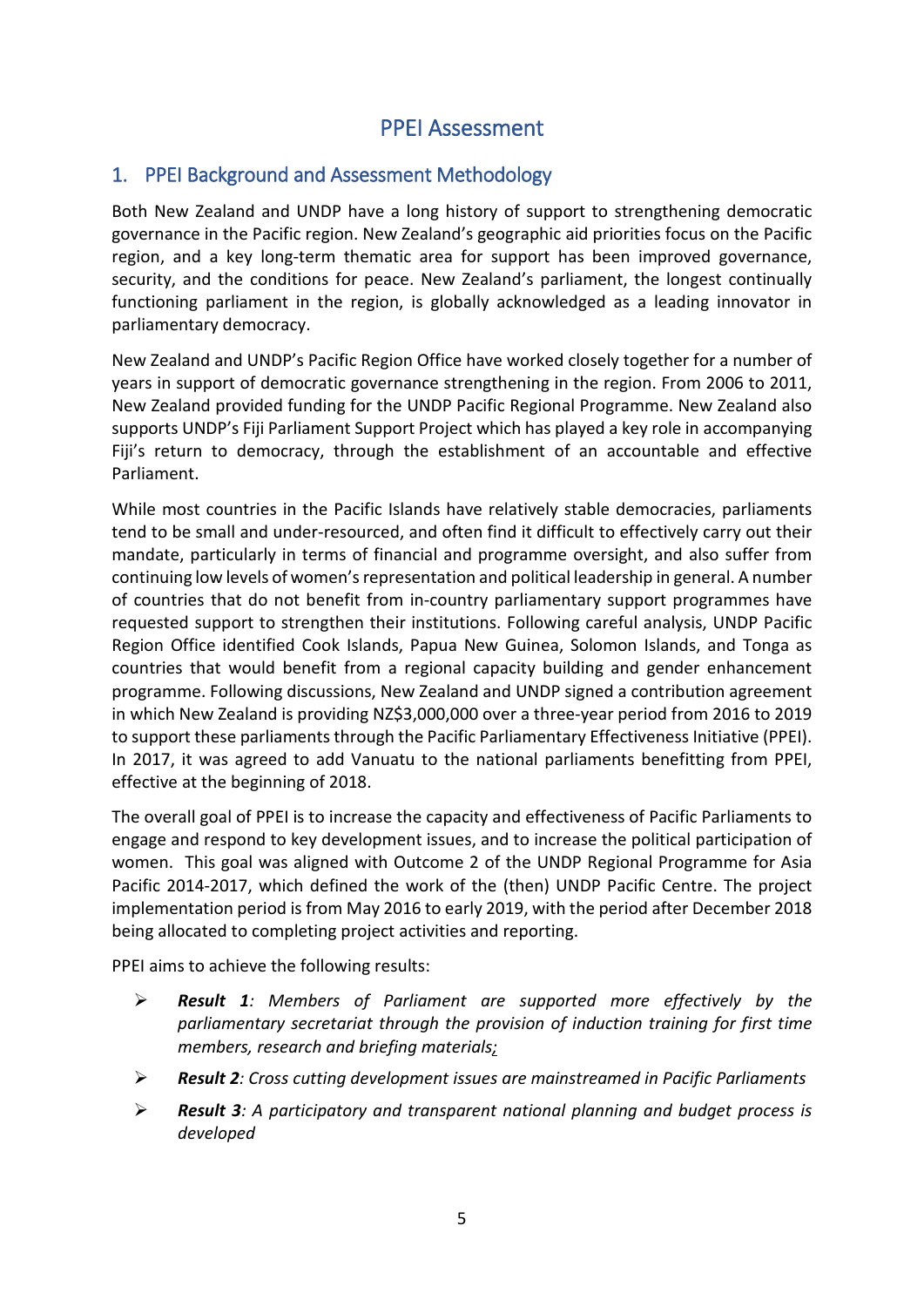- *Result 4: Capacity of potential women candidates are increased through provision of training and capacity building activities*
- *Result 5: An increased number of women candidates is selected by political parties in selected Pacific countries*

The specific objectives are further defined in the *UNDP Pacific Parliamentary Development Programme – New Zealand Investment Proposal* (26 01 2016):

- Parliamentary secretariats in Cook Islands, PNG, Solomon Islands and Tonga are better able to provide MPs with adequate support, including the delivery of induction training for new members, research and preparation of briefing on key development issues
- Parliaments in the four countries will have consistently stronger budget debates and effective public accounts committee processes in operation
- Six practice parliaments for women will have been held in the four countries two in 2016, two in 2017 and two in 2018.
- An increased number of women candidates are selected by political parties in at least two of the four countries and political parties in all countries better understand issues related to women in politics.
- Improved information exchange and south-south cooperation between the Parliaments across the Pacific in utilizing Parliament to engage with key development issues.

# <span id="page-7-0"></span>**Project assessment**

With the project in its final implementation phase, it was agreed to carry out an external assessment of the project that would review its progress and provide recommendations for future support to the PPEI parliaments and to parliaments of the Pacific more generally.

An external consultant was engaged to carry out the assessment. He was asked to focus particularly on the following issues:

In writing the project assessment report, the consultant should pay particular attention to the following criteria:

- *Relevance:* Evaluate the logic of the process in planning and designing the activities for supporting the beneficiary parliaments;
- *Efficiency:* Evaluate the efficiency of project implementation, the quality of the results achieved and any time/political constraints during implementation period;
- *Effectiveness:* Conduct an assessment of how assumptions have affected project achievements and the subsequent management decisions vis-à-vis the cost effectiveness of implementation; to what extent the project outputs have been effectively achieved;
- *Impact:* Evaluate the impact of the project on its wider environment and its contribution to the wider sectoral objectives summarized in the projects' overall objectives;
- *Sustainability:* Assess the sustainability of results with specific focus on national capacity and ownership of the process.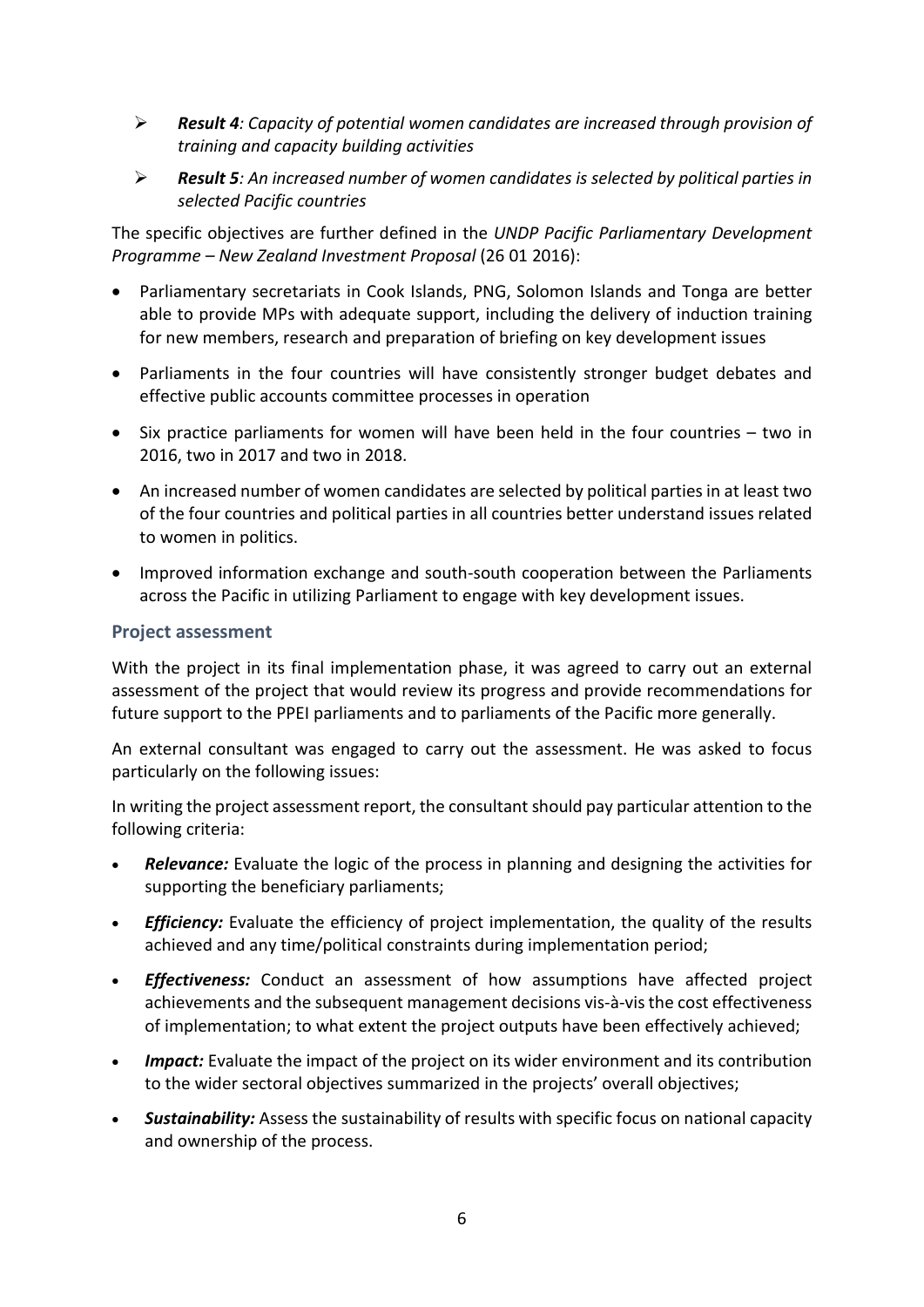#### <span id="page-8-0"></span>**Assessment structure and process**

The assessment began on October 1 2018, and data collection was primarily carried out in October, with analysis and write-up in the first two weeks of November 2018. The assessment was carried out through desk review of project-related documents and background materials on the focus parliaments, in person interviews with the project staff team and other UNDP staff engaged in project activities, telephone and written interaction (questions and answers) with project beneficiaries from each of the parliaments of the region, and interviews and written interaction with representatives of MFAT in New Zealand High Commissions in the five countries. Two main questionnaire frameworks were developed; one to guide interviews with parliamentary representatives, the other to guide the discussions with the New Zealand representatives.

The documentary review involved reading and making notes on: PPEI core documents; annual and quarterly reports; project products including focused needs assessments carried out for parliaments, workshop and training reports, parliamentary knowledge products, parliamentary standing orders and national constitutions, as well as published research on parliaments, democracy, and theories of change in the countries of the Pacific Islands.

The assessment approach has been drawn from the criteria with which the external evaluator was asked to assess the progress and effectiveness of PPEI.

Governance institutions have different layers of 'effectiveness' and thus are not open to a simple performance metric. Essentially, institutions such as a parliament can be assessed at three different levels.

*At the most basic or micro level, they are charged in the constitution and subsidiary legislation and rules of procedure with carrying out specific technical functions; for example, consideration and adoption of the national budget, or holding regular parliamentary sessions, etc.* 

These functions are necessary in order for the parliament to be constitutionally compliant, but for most citizens, the quality of the work conducted is of paramount importance. Thus, for example, simply rubber-stamping an unrealistic government budget proposal within the constitutional time-frame does little to benefit citizens.

*Therefore, at a second, or meso, level, it is important for parliaments to carry out their specific roles in a way that reflected the purpose of parliament and contributed to enhanced governance. Thus, for example, a parliament that carefully scrutinised the budget and convinced the government to make certain changes (or even simply raised issues or alternatives worthy of consideration) would be effectively carrying out this part of its mandate.* 

Nevertheless, even parliaments that demonstrably carry out at least some and perhaps all of their legitimate functions with some effectiveness may not be held in good stead by citizens.

*Finally, there is the third, and top level of overall institutional legitimacy. This is perhaps the greatest challenge to parliaments everywhere; citizens often seem neither to particularly well understand, nor to appreciate, the work of parliaments. This is an existential risk, because if governance institutions are not believed to be carrying out the role citizens expect, they lose legitimacy and thus capacity to play an effective governance role.*

External support to parliaments is similarly normally built on a layered approach; that is, the PPEI project is geared to: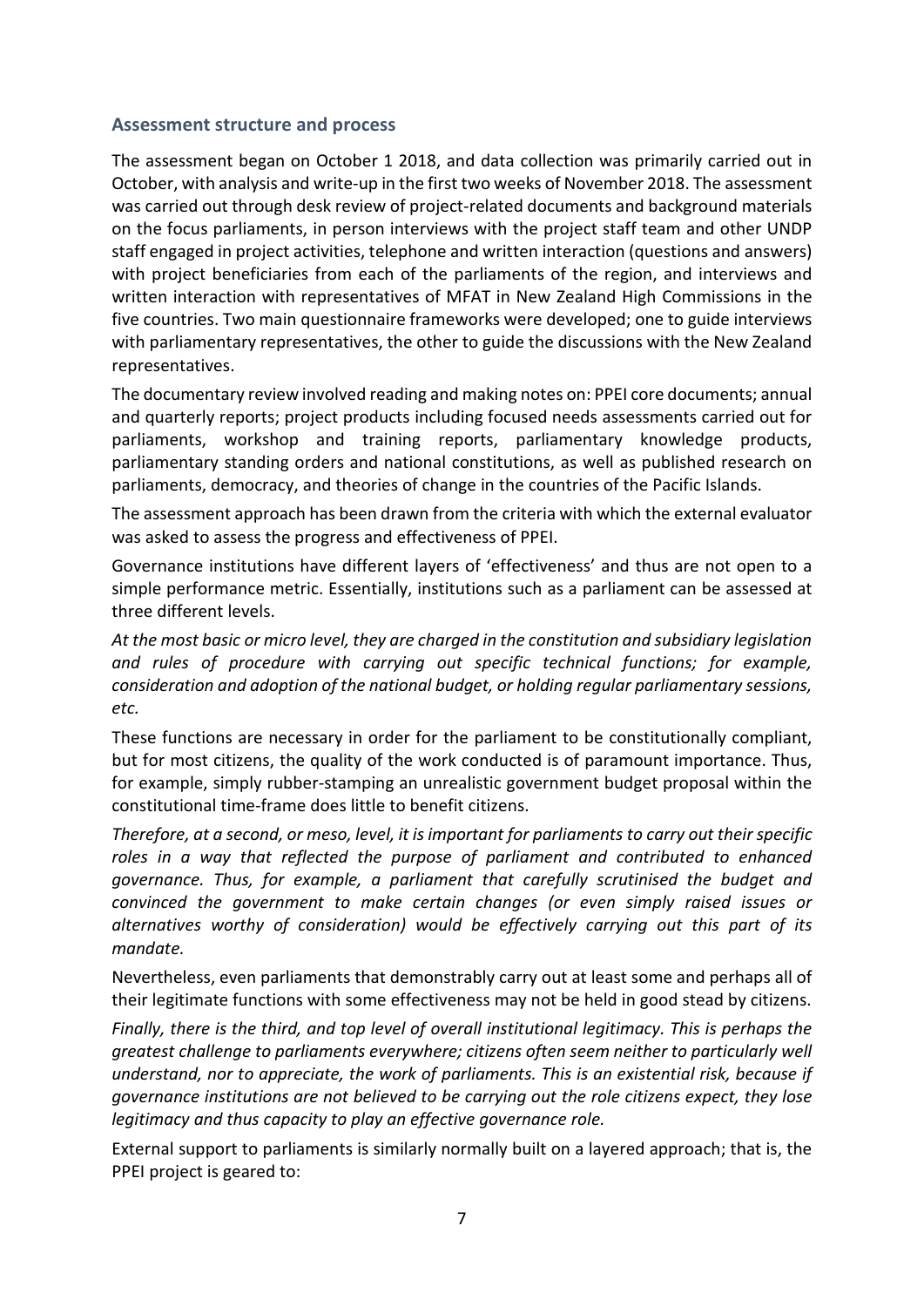*Enable parliaments to carry out their formal mandates, in a way that has a real impact on governance, and thus helps to build citizen understanding and support for a strong, democratic parliament*.



The assessment of PPEI follows this three-layer approach. The assessment begins by reviewing the programme logic or theory of change - whether the intervention design, in retrospect, can be justified<sup>[1](#page-9-0)</sup> as being a logical and realistic approach to achieving the intended outcomes. The assessment then goes on to explore whether the activities carried out actually resulted in changes in parliamentary performance at the 'meso' level; in other words whether specific enhancements of institutional performance can be attributed to the project's support. Finally, the assessment looks at the micro level; whether the activities planned were carried out, and to the extent they could not be, were reshaped in ways to better fit needs and possibilities.

Measurement of programme impact is more difficult, the higher up the impact chain. This is for two reasons: first, the link between the programme activity and institutional change is less direct, with an increasing number of other variables the higher up the chain; and second, because the measurement of effectiveness is more subjective the further up the chain, so

1

<span id="page-9-0"></span><sup>1</sup> Uggla, Fredrik (2007), "Programme theory evaluation and democracy promotion: reviewing a sample of Sidasupported projects", in Burnell, Peter, ed., *Evaluating Democracy Support: Methods and Experiences*, Stockholm, International IDEA, pp 71 - 92.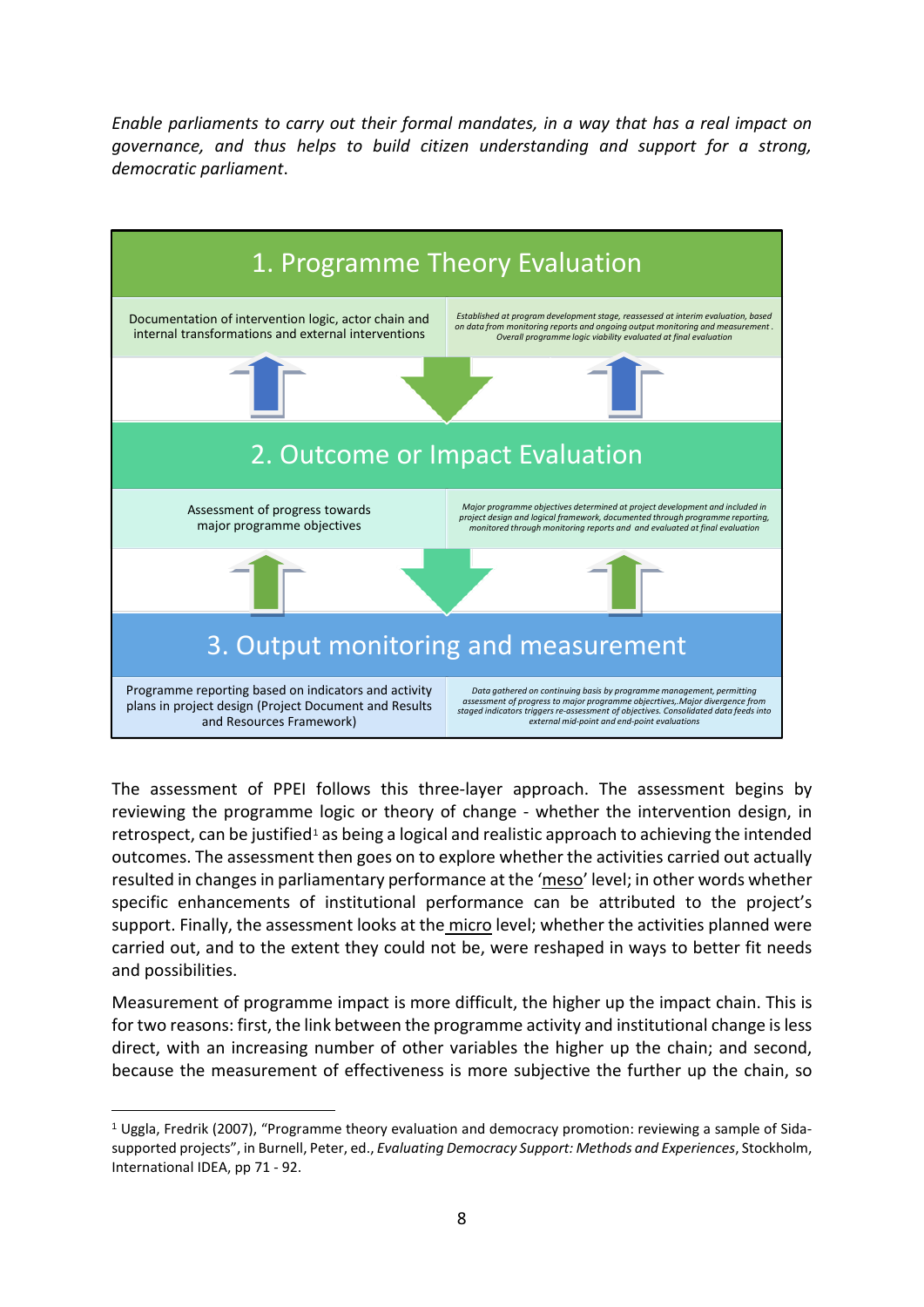that different actors will assess parliamentary effectiveness differently. Governments, for example, typically value legislative efficiency as the most important feature of parliaments, whereas civil society organizations are most interested in parliament's oversight capacity and representative functions. Critics of democratic governance programming often argue that it is very difficult to measure whether it has any effect at all. This is not necessarily the case; it is rather that various facets can be measured, but the results need to be interpreted, and unlike in a pure science, may legitimately be interpreted differently by different people. This is appropriate, because democracy precisely reflects the perspective that while all citizens have a right to an opinion on how we should be governed, no-one's opinion is necessarily more right than that of any other person.

As noted, the assessment begins from the macro level of programme design and change logic, then the functional improvement (meso) level, and finally the activity (micro) level. More focus is placed on the design and the impact levels; the project reporting at the activity level is detailed and robust, and is already provided on a quarterly and annual basis to the donor. The assessment is necessarily carried out using an iterative approach, as it is necessary to understand when exploring one impact level to contextually understand the situation at different impact levels. For example, if we find that there was little movement at the meso impact level for one of the results, it is important to look at the activities carried out and the impacts observed in order to understand what happened.

#### *SECTION SUMMARY*

- *Assessment was commissioned to assess the relevance, efficiency, effectiveness, impact, and sustainability of the 2016 – 2019 PPEI project, including recommendations for further support to the PPEI and other Pacific parliaments;*
- *The assessment was carried out between October 1 and November 15, 2018*
- *Methodology of assessment included interviews of key actors in the beneficiary parliaments, NZ High Commissions, and UNDP, as well as extensive documentary review;*
- *Focus of assessment was on the relevance and applicability of the project design, on the impact of the project in enhancing parliamentary functioning, and on the efficiency of project activity implementation;*
- The assessment has a forward-looking focus, seeking to identify lessons learned *that can be helpful in the design and implementation of further support to strengthen the beneficiary parliaments.*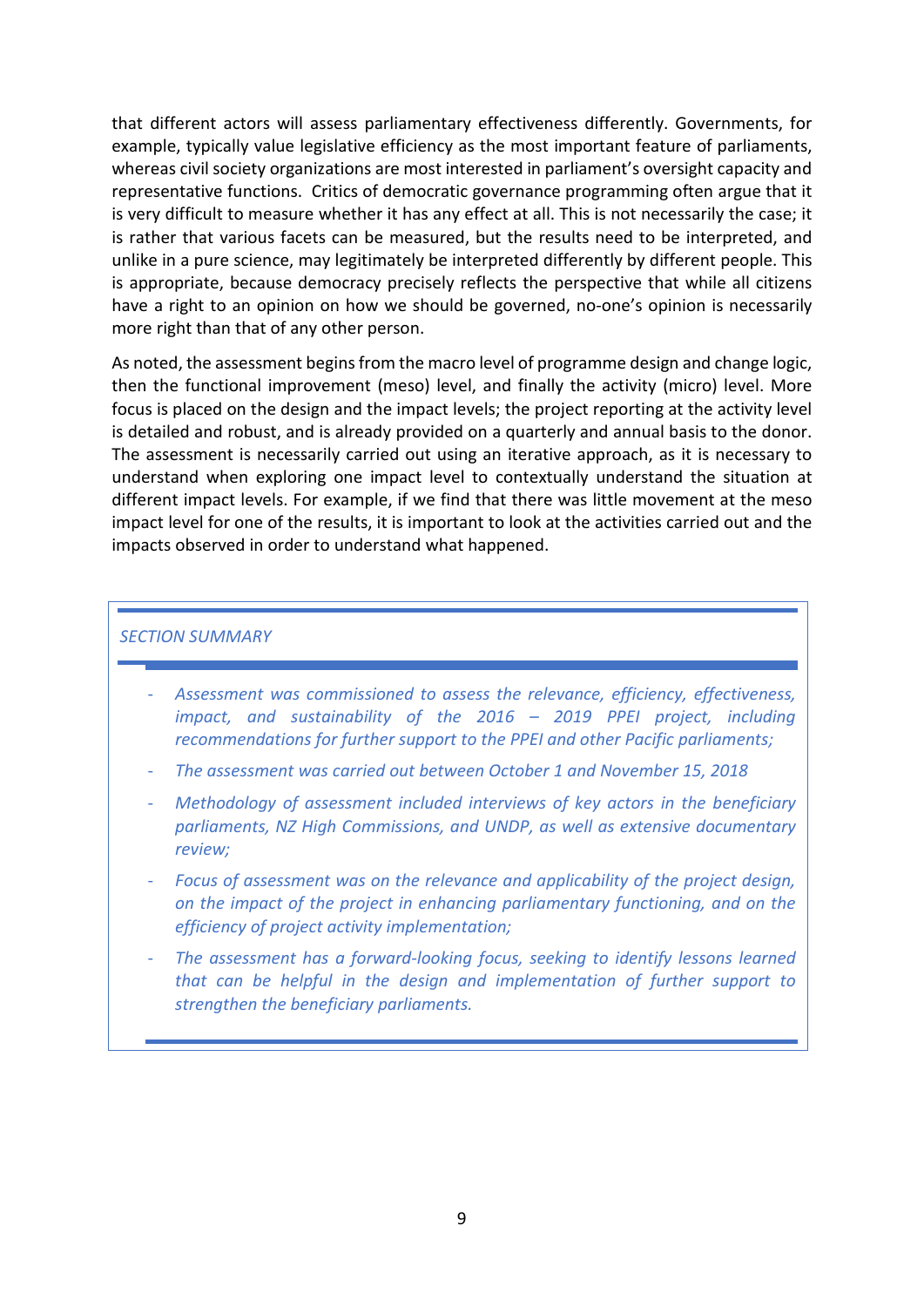# <span id="page-11-0"></span>2. PPEI design (programme theory)

The project is designed with a matrix approach; that is, the project aimed to support changes in five result areas, across five (originally four) national parliaments. The anticipated results are drawn from the UNDP Pacific Office project document 2014 – 2017, based on the UNDP Asia-Pacific regional programme document 2014 - 2017, and in turn are based on the 2014- 2017 UNDP strategic plan, approved by its UN member states' Executive Board. The Pacific Office work plan had the overarching goal to "**achieve simultaneously the eradication of poverty and the significant reduction of inequalities and exclusion in the Pacific**". The PPEI project supports the following two outputs, and associated results, of the overall UNDP Pacific Office mandate:

# *Output 2.1.*

*Parliaments, constitution making bodies and electoral institutions enabled to perform core functions for improved accountability, participation and representation, including for peaceful transitions*

Result 2.1. A

Members of Parliament are supported more effectively by the parliamentary secretariat through the provision of induction training for first time members, research and briefing materials

Result 2.1. B

Cross-cutting development issues mainstreamed in Pacific parliaments

Result 2.1. C

Development of a participatory and transparent National planning and budget process

# *Output 2.6.*

*Measures in place to increase women's participation in decision-making*

# Result 2.6. A

Capacity of potential women candidates increased through provision of training and capacity building activities

Result 2.6. B

Increased number of women candidates selected by political parties in selected Pacific countries.

The project activities are tied directly to the anticipated outputs and results in the project document, in the workplans and the annual budgeting, and in the regular reports. In other words, throughout the project implementation, the project leadership and team have kept the initial project objectives front and centre. For example, the workplans for 2016, 2017, and 2018 are organized by Result category, and broken down on a country-by-country basis. The planned results are, as noted, drawn from UNDP's global strategy, Asia Pacific regional programme document and Pacific Office project document, which has gone through a broad process of validation, including by the governments concerned.

Conversely, in a matrix programme that aims to impact institutions in different countries, it is important to take into account, in programme design and implementation, the diversity of each country, including but not restricted to factors such as the initial performance in each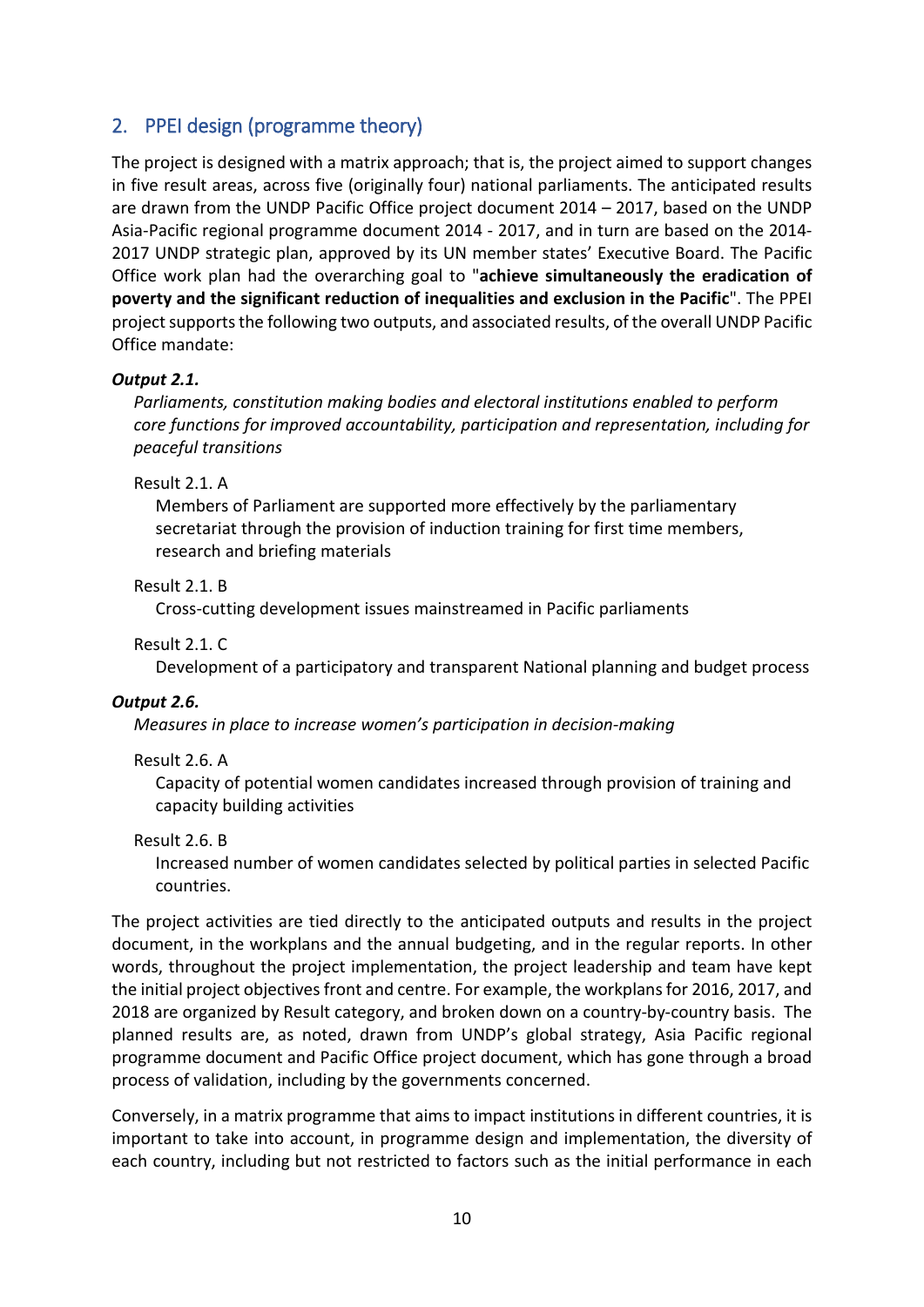area, the presence or absence of change agents especially in the parliamentary political and administration leadership, any structural or capacity impediments to change.

The project's design attentiveness to the differential circumstances in each country is clear. In the project summary proposal submitted to New Zealand MFAT, the circumstances of each country's parliament is described in some detail (as is the case for the addendum in which Vanuatu is added to the project beneficiaries). The document contains a historical overview of the development of the parliament, the current challenges being faced by the Parliament, and the support that has been provided over recent years by UNDP and other development partners.

The country descriptions in the original project documents do not consistently include specific assessments of the opportunities for, and barriers to, change in each of the parliaments. At the same time, in the discussions for each parliament, specific and detailed descriptions of support currently underway and support initiatives requested by the parliament are provided, as well as a clear indication of parliament's express wish to take part in the proposed programme.

The absence at inception of a detailed diagnostic of each parliament is mitigated by the project's practice of conducting an in-depth annual workshop with each of the parliaments (jointly and individually), which took place in both 2017 and in 2018. This enabled an intensive discussion with each parliament regarding the support they required in the project areas. As a result, with few exceptions, the annual workplan has been largely realised, as a joint endeavour of the parliament and its UNDP partners.

In conclusion, the project design is based upon the agreed results framework of the UNDP Pacific Office, in turn drawn from validated global and Asia-Pacific regional strategies. The potential design weakness in not including a structured diagnostic or political economy of change for the beneficiary parliaments is mitigated by the use of annual planning workshops to structure activities, based on the project document results. In a transition to a possible second phase of support, it would be useful to plan future project support on a short, medium, and long term basis with the individual parliaments, which will be most effective if these are drawn from parliaments' own strategic development vision, which several of the PPEI parliaments already have, or are developing with project support.

The two overall outputs are broader than activities carried out specifically by the project (as the outputs come from the overall Pacific Centre project document). Therefore, *the design appropriateness of the results specific to the project* will be reviewed in turn:

# <span id="page-12-0"></span>**Result 2.1. A:**

*Members of Parliament are supported more effectively by the parliamentary secretariat through the provision of induction training for first time members, research and briefing materials*

The objective of this action is straightforward. MPs are the decision-makers in parliament, and in order to do their job effectively they need first to understand their mandates and their roles. MPs come from varied walks of life and do not necessarily have experience or deep understanding of government mechanisms when they first arrive in parliament. Effective induction enables new MPs to quickly assume their responsibilities, and can avoid misunderstandings and conflicts regarding the role of MPs vis-à-vis other governance actors.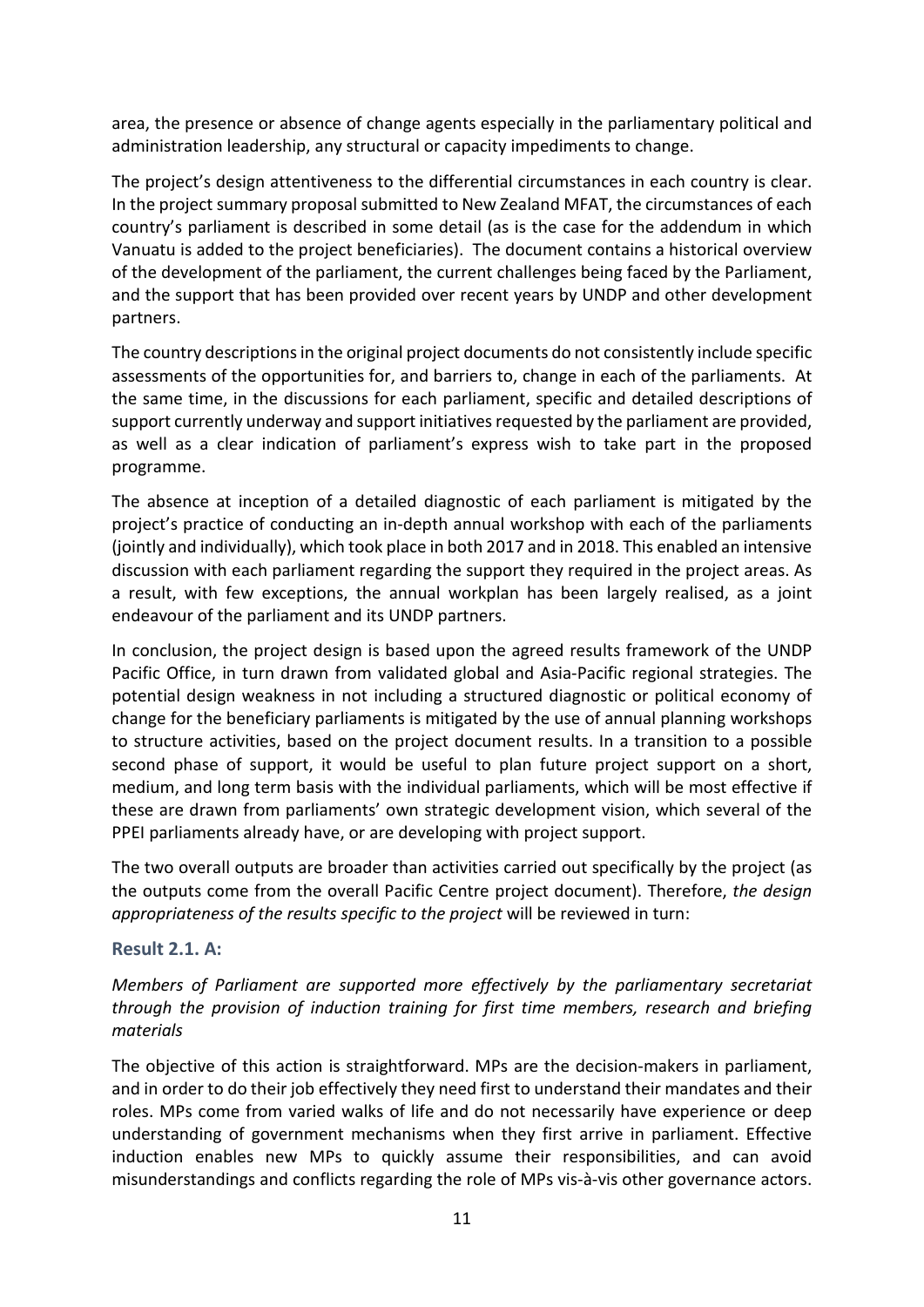In larger, strongly institutionalized parliaments, detailed inductions are organized by parliamentary and party caucus staff. In the smaller parliaments of the Pacific region, there are few parliamentary staff and they may not be equipped to carry out effective inductions. Further, in some PPEI parliaments, the exact roles of parliaments and of MPs are not always clear, with practice sometimes diverging substantially from the formal rules of procedure. As a result, international support to induction, including bringing staff and MPs from other parliaments, provides a means to institutionalize good parliamentary practice from the outset of a new parliament.

*"It is important to capitalize on the staff and to build long-term capacity. Staff remain regardless of election results. We have appreciated learning from other parliaments in the Pacific that are better developed than our own." [Parliamentary Clerk]*

The second part of result 2.1.A involves support to strengthening the professional staff support provided to parliamentarians in the course of their work. Parliamentarians cannot be experts in all aspects of governance, and thus depend on professional, impartial, advice from parliamentary staff. In small parliaments where MPs may find themselves involved on committees covering a wide range of policy areas, the need for support is even greater. Without such support, parliaments risk becoming 'rubber stamp' institutions thus failing to provide robust oversight, or equally problematic, poor decisions may be made based on inaccurate understanding of issues.

The most sustainable means to enhance technical support to parliamentarians is through strengthening parliamentary services. Facilitating access to experts can also be helpful, and it is a good practice for parliaments to make use of locally available skills, such as from academic institutions. When faced with particularly complex and sensitive issues, as occurred in one country, Tonga, a support project such as PPEI can make contact with a regional and global network of parliamentary experts to provide a qualified and independent rules interpretation.

The support to induction and strengthening of the secretariat's technical capacities was carried out in practice through a flexible approach in which the needs of parliament were discussed with the parliamentary political and administrative leadership, both at the annual planning workshop and in ad hoc discussions, and a series of support activities was programmed for the year ahead. In some cases, this was supplemented through ad hoc requests for support to address emergent issues.

In interviews with parliamentary key informants, all appreciated the support to strengthening the parliamentary secretariats, and particularly appreciated the opportunities for staff exchanges with Pacific parliaments. The activities for each parliament were closely tailored according to need within the framework of the overall result objective. This entailed substantial variations in the support provided.

For example, the Cook Islands parliament chose to develop a handbook which is used both for induction of new MPs and staff, and as a guide of government civil servants on the parliament, its roles and processes. In PNG, training was delivered on committee functioning (responding to a weakness of the PNG parliament) and Hansard training was delivered. In Tonga, staff were supported in completing the McGill University Canada programme on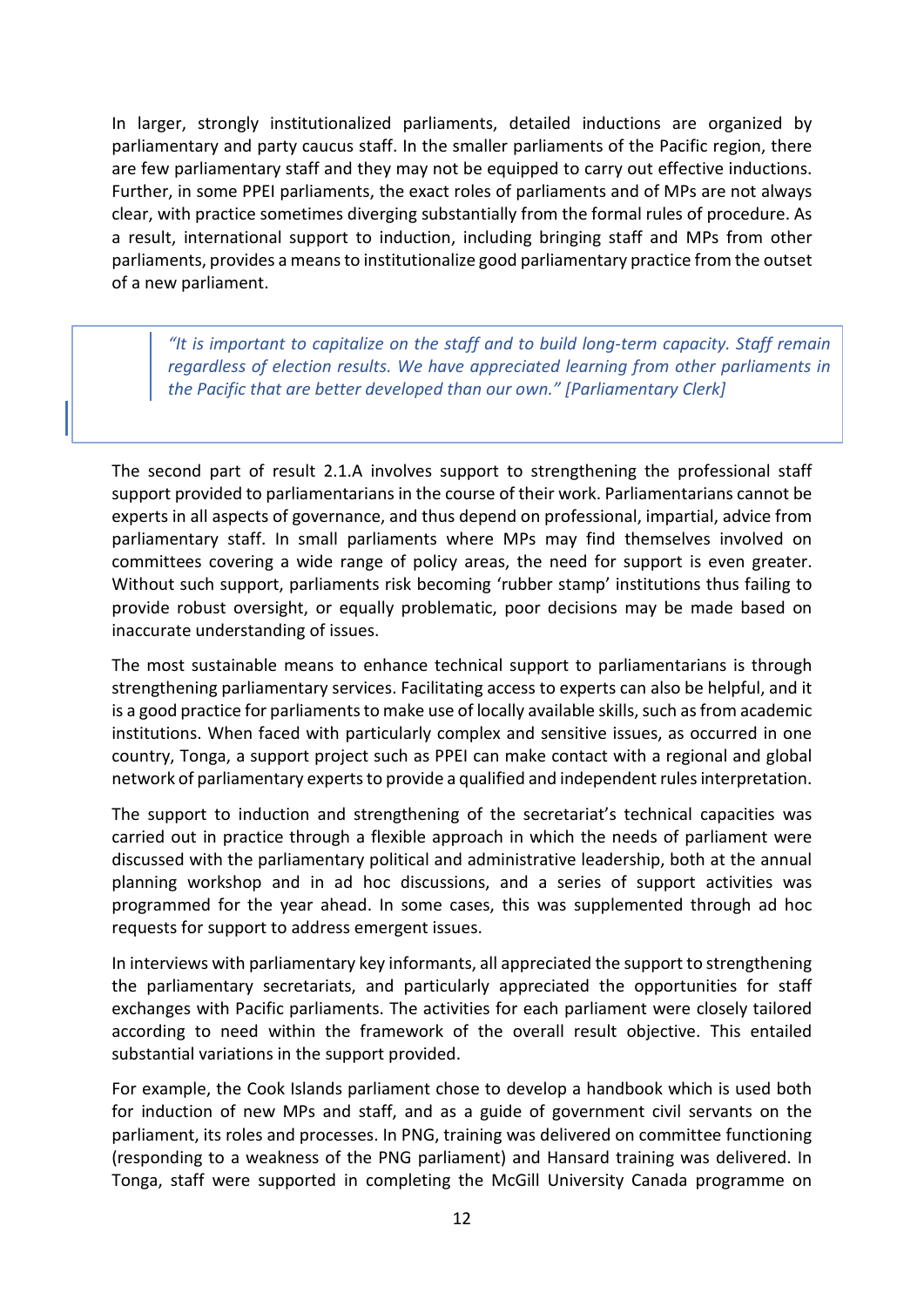Parliamentary Management. Several parliaments were supported through organizing staff attachments to New Zealand, Fiji, and Australian parliaments. In Tonga, as noted, specialized support focused on rules interpretation for the Clerk, enabling successful resolution of a complex constitutional issue.

A particular focal point of parliamentary support, including in this region, is geared to enhancing the work of committees. To a significant extent, it is in committees that parliaments are best able to act effectively, particularly in oversight and legislative scrutiny. Committee performance is very mixed in the PPEI states, partly linked to the small size of some parliaments rendering multiple committees unfeasible, but also linked to some parliaments' failure to implement the formal structures mandated in the constitution and rules of procedure. Support to committee strengthening was often carried out through activities with both MPs and committee staff, either separately or together; this joint focus was clearly justified given the need to engage both political and administrative elements of parliament in order to make committees operationally effective.

*"We really appreciate the South-South aspect of the project. It is always good to learn in collaboration with other parliaments that are in a similar situation to our own [Parliamentary Clerk]*

The annual planning process enabled the parliaments and the PPEI project team to plan the strengthening activities and also to ensure alignment with both the parliament's priorities and the overall PPEI support framework. Particularly in 2017 and 2018, several parliaments including Vanuatu, Tonga, and Cook Islands focused on overall strategic plan development (using divergent terminology for the planning processes). This is a very positive development that permits a coordinated development approach by parliaments. In terms of process design, a shift towards support based on medium-term institutional development plans of parliaments would be an important development for a second phase of support. It would enable clearer tracking of the extent to which parliamentary support is instrumental in moving parliaments towards greater effectiveness.

<span id="page-14-0"></span>*"There is real scope to better integrate the Parliamentary work with the work of other donors who have a strong interest in the functioning of committees e.g. the work on scrutiny of budgets could have been tied in to the work of the IMF's PFTAC, and other donor initiatives focused on high-level PFM. There is also scope to increase engagement with media and civil society, as I'm not sure that this was occurring in the current programme. Connecting media/civil society to the Parliamentary committee process could significantly improve the relevance of the work they done, as it would be more publicly accountable. [NZ High Commission]*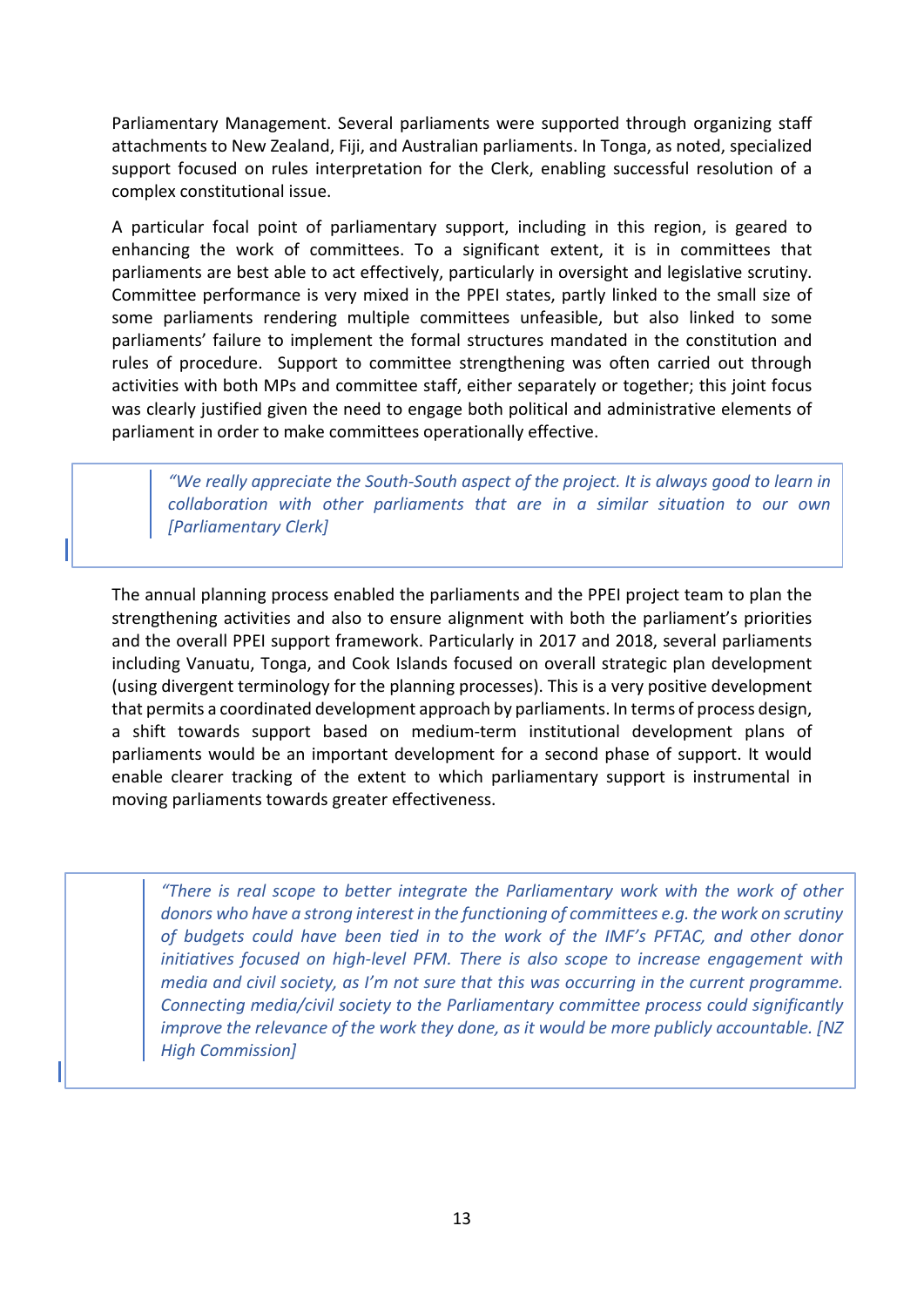# **Result 2.1.B:**  *Cross cutting development issues mainstreamed in Pacific Parliaments*

The objective of good governance, and of democratic governance strengthening programmes, is ultimately to improve the lives of citizens, through enhancing human development. This is reflected in the Sustainable Development Goals, adopted by the United Nations as the world's development goals to 2030, and which frame the development assistance policies of many countries, including New Zealand.

The project's implementation of this objective has evolved during the course of the project. The SDGs were adopted in 2015 as the successor to the Millennium Development Goals which had proven an effective means of focusing development actions on key and measurable outcomes directly tied to improving lives globally. The SDGs are broader than the MDGs and thus require a more comprehensive explanation and roll-out. In line with this, the project began its activities focusing particularly on explaining the SDGs to the PPEI parliaments, and also exposing the ways in which parliaments can make use of SDGs in their work (for example in framing oversight objectives, and in considering the necessary national legislative agenda for sustainable development).

In the second year of PPEI, the focus has shifted to the ultimate objective of the action; the mainstreaming of SDGs into the work of the parliament. Despite the success of the preceding MDGs, many parliaments were not closely engaged in the MDG process and did not necessarily take the MDGs directly into account in their work, particularly of oversight of government actions. The PPEI project has engaged proactively in shifting beyond information sharing, towards mainstreaming of SDGs into parliamentary work, specifically of parliamentary committees. The furthest advanced in this approach is the Parliament of the Solomon Islands, where the project has supported three committees (Police, National Security & Correctional Services Committee; Environment & Conservation Committee; and, the Health & Medical Committee) in integrating a sustainable development approach in their work. In Vanuatu, the focus has been on integrating the National Development Plan, itself drawn from an SDG approach, into the budget deliberations, thus linking financial oversight to development programming. In some parliaments, many committees are not functional (PNG), or the parliament is too small to have multiple permanent parliamentary committees (Cook Islands). In these countries support has been provided to activate committees (PNG), or to address development issues with the parliament as a whole, with the possibility of ad hoc committees or working groups being struck to address specific development issues.

<span id="page-15-0"></span>For a future stage of PPEI, this approach of supporting committee oversight work through a development lens drawn from SDGs, and from National Development Strategies where they exist, should be expanded. This will entail identifying those committees and development topics that are viewed as priorities within the country, while ensuring that overarching development issues such as the eradication of poverty (SDG 1) are not overlooked.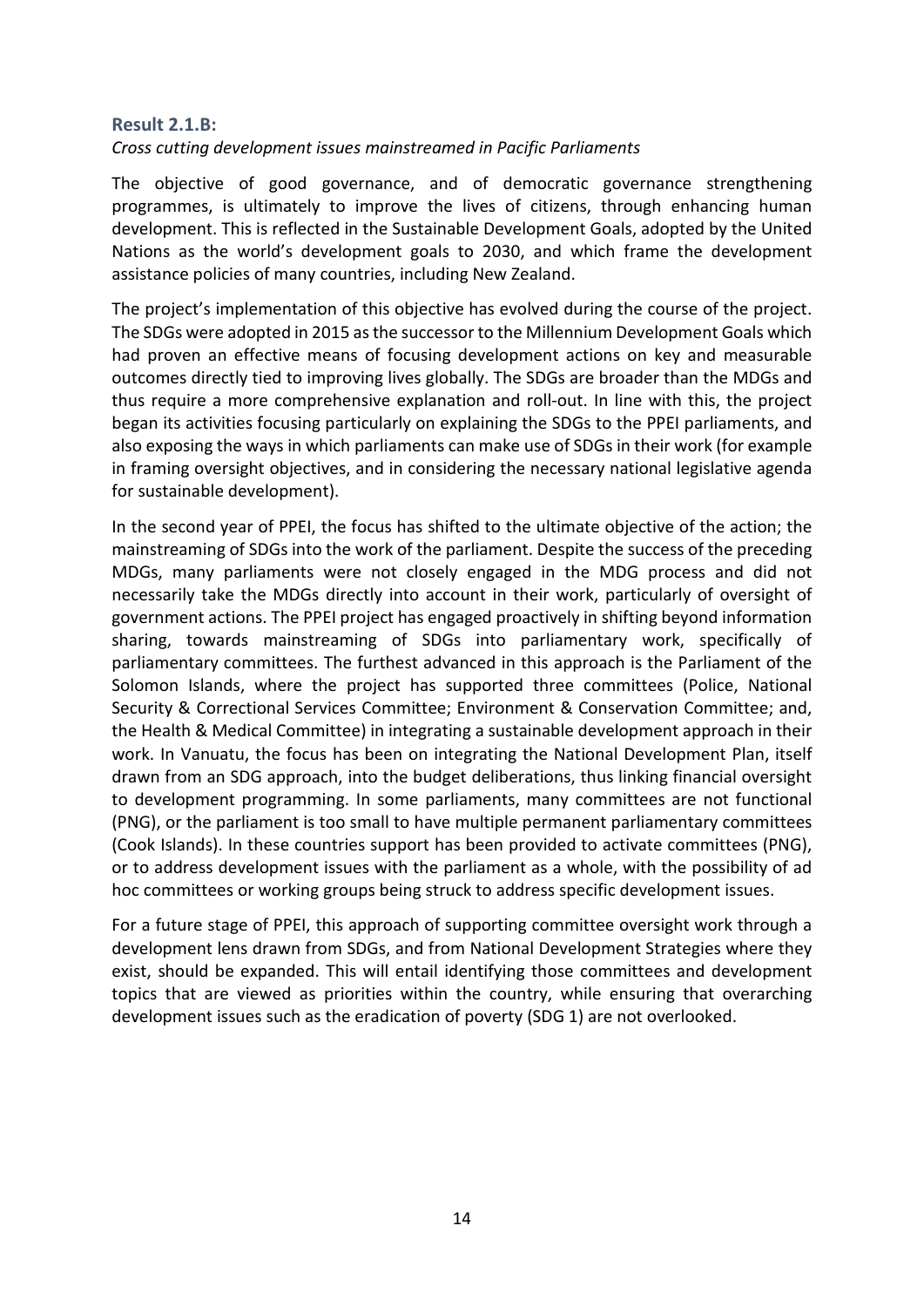## **Result 2.1.C:**

#### *Development of a participatory and transparent national planning and budget process*.

Weaknesses in Pacific parliaments' capacities for effective financial oversight have been widely noted in the past, and these present an issue not only for citizens of the Pacific states, but also for development partners in shifting towards budget support in line with the Paris Declaration and the Accra Agenda for Action. In two countries, the Solomon Islands and the Cook Islands, the project was instrumental in enabling the activation of the previously dormant or limited functioning Public Accounts Committee; and, in all five parliaments, there has been a significant enhancement of the functioning of both the PAC and of the budget scrutiny process.

*"Budget briefs – the recent workshop held this year was effective – this led to a more informed and quality debate on national budget through the adoption of scheduled submissions giving ample time for MPs to read through a 2 pager being prepared for the budget." [NZ High Commission]*

Clearly, therefore, the project design was validated, and the project approach has been successful in leveraging change. In the interviews, the following factors were mentioned:

- 1. Parliaments particularly appreciated the support provided on the ground during the budget scrutiny and audit (PAC) processes. While trainings and study missions can be useful, having confirmed international expertise on site during the processes provides a hands-on approach to capacity enhancement;
- 2. The 'floating budget office', and other initiatives in which Pacific parliamentary staff were twinned with homologues in other Pacific parliaments proved both popular and effective. The 'floating budget office' approach enables Pacific parliamentary staff to enhance their skills by working together collegially (including as appropriate staff from more established parliaments such as New Zealand) in conducting budget analysis. The parliaments interviewed that had participated in this budget analysis method were very pleased with the approach and asked for it to be extended. It provides the possibility for non-hierarchical learning;
- 3. Enhanced PFM is a national priority in each country; thus, the project coincides with the imperative of each national budget system, doubtless also underlined by dialogue with development partners.

*"The economy is growing quickly, and there are deficits in the PFM system. There is a lack of capacity at both the government and the parliament. It will be important to continue strengthening parliament's ability to review the budget and the Auditor General's report [New Zealand High Commission]*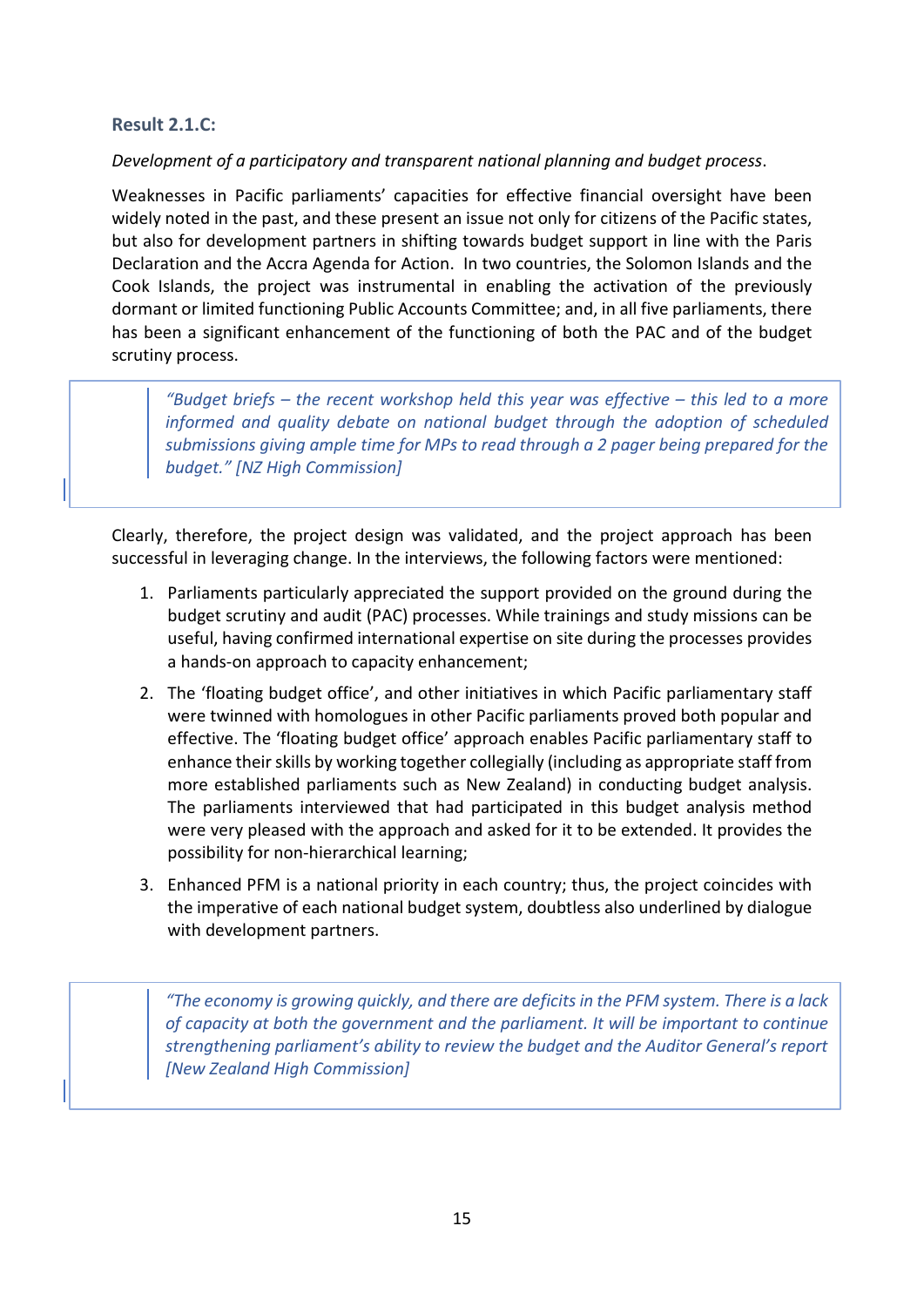## <span id="page-17-0"></span>**Result 2.6.A:**

*Capacity of potential women candidates to campaign and engage in policy debates increased through provision of training and capacity building activities*

The Pacific Island countries have one of the lowest proportion of women political leaders, and specifically of women MPs, in the world. Therefore, a priority, also in line with the Sustainable Development Goal 5, is to ensure that women are enabled to run as candidates and to be elected in both national and local elections. Further, the objective of enhancing women's role in decision-making has been emphasized by Pacific Islands leaders in their 2012 Gender Equality Declaration. Under the Declaration, Leaders made commitments in six key areas – including both gender responsive government policies and programmes, and improving women's participation in decision making.

The project design aims to address this deficit both through encouraging women to see themselves as potential candidates, and through equipping interested potential women candidates with the tools needed to be effective candidates, and, ultimately, effective parliamentarians. The core activity in this result objective has been the organization of 'practice parliaments' which have been carried out in three of the five PPEI countries with a total of over 200 potential candidates participating. The practice parliament modality has been conducted in the region since 2011, initially developed as an approach through a collaboration between the Pacific islands Forum Secretariat and UNDP, and delivered in at least nine parliaments of the region between 2011 and 2018. Feedback from the participants is very positive for the session assessment reports reviewed, with a great majority of participants indicating that they now felt both more prepared as potential candidates and MPs, and also more likely to run for office.

*"the work on women's political participation - the practice parliaments are a particularly good initiative, to see the participants engaged and enthusiastic, learning about what it is to be an MP…. I see increasing women's representation not just as a matter of gender equality but as a key to strengthening governance overall" [New Zealand High Commission]*

As a complementary approach, the project also supported the participation of the two female Tongan MPs at the New Zealand parliament where they benefited from informational briefings and exchanges with their New Zealand counterparts.

A final activity that has been classified under this Result is the support to a new network of women clerks and deputy clerks. This network has proven successful in enabling senior women parliamentary staff to exchange on the challenges they face, which include both stereotyping of women's roles, and also broader questions of the relationships between staff and parliamentarians, and the interface of social hierarchy with gender. This activity strictly fits within result 2.1A (strengthening of the parliamentary secretariat), but there is a logic to reporting it within result 2.6.A as part of the overall effort to enhance women's participation and leadership in Objective 2. This is a valuable and important initiative.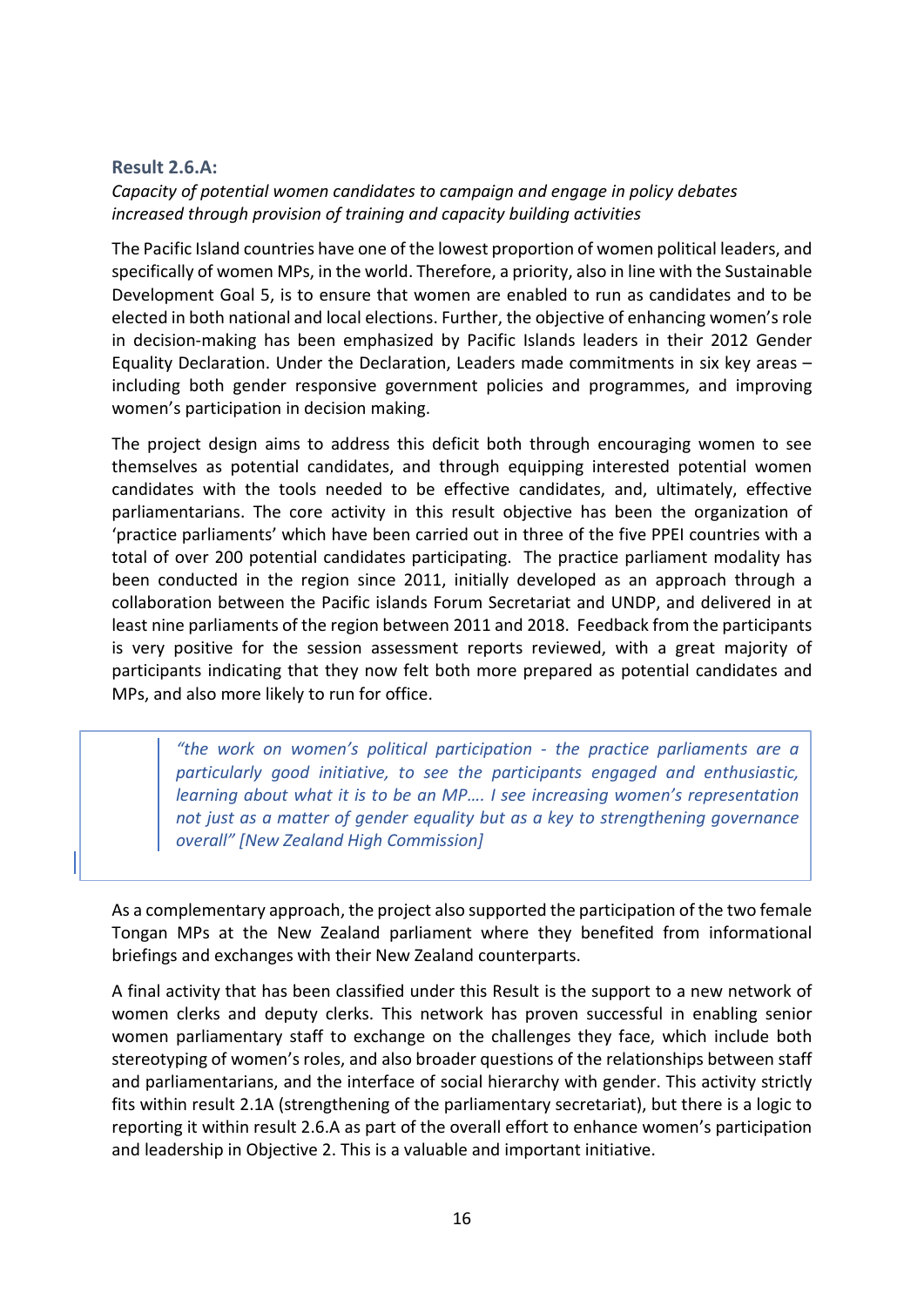The design of this project element follows an approach used in parliamentary development in many countries, through exposing potential women candidates to knowledge and information about parliament, and enabling them to feel at ease in the political and parliamentary environment. There is a clear logical link between this activity and increased women's representation. There has been a modest increase in the number of women elected to parliaments in the countries where the practice parliaments have run, although it would not be possible to draw a definitive link between the practice parliaments as standalone events and this increase; more likely, the general attention being paid to the need to enhance women's political representation in the region, including activities such as the practice parliaments, contribute to enhancing the environment for more gender equity in political leadership.

The objective of enhancing women's political participation is an important priority, especially given the very low representation in this region at present. The Practice Parliaments are appreciated by their participants, and a strong implementation methodology has been developed that allows the Parliaments to be organized efficiently.

Given the virtual exclusion of women from elected office in many countries in the region, early-stage steps are needed, in the first instance to 'normalize' the presence of women in politics. The Practice Parliaments, which are usually well-covered in national media, show women sitting in the parliament and acting in the role of MPs, thus breaking down a traditional stereotype. For the women participants, this is also an important exercise in demystifying the MP role, and prepares them not only for potential MP role, but also for participation in local government and other positions of leadership. They also gain tools that will make them more effective, such as in obtaining government information and effectively analysing it.

Key informants interviewed during the assessment appreciated the practice parliaments, although a number of comments suggested that these would be most effective as part of a broader programme to enhance women's political participation in the Pacific in general and the PPEI states in particular. New Zealand is reframing its development policy in order to focus more intensively on this issue, and Australia's *Pacific Women Shaping Pacific Development* initiative also has a key component on fostering women's political participation and leadership.

*"With no women in parliament, representation is of course an important issue. Finding an entry point is difficult. Sometimes the points that women want to discuss might be different from those that a seminar has been organized to address, for example questions about harassment might come up." [UNDP manager]*

For a next phase of PPEI, it is recommended that a specific strategy for enhancing women's opportunities for election should be drawn up in consultation with each national country parliament, government officials responsible for gender equality, civil society organizations including women's organizations, and political parties. Such a strategy, which should be supported through PPEI, would ensure national ownership, and facilitate the integration of the Practice Parliaments as part of an end-to-end strategy to realise gender equality in Pacific parliaments and in political leadership more generally. It would also be important to carry out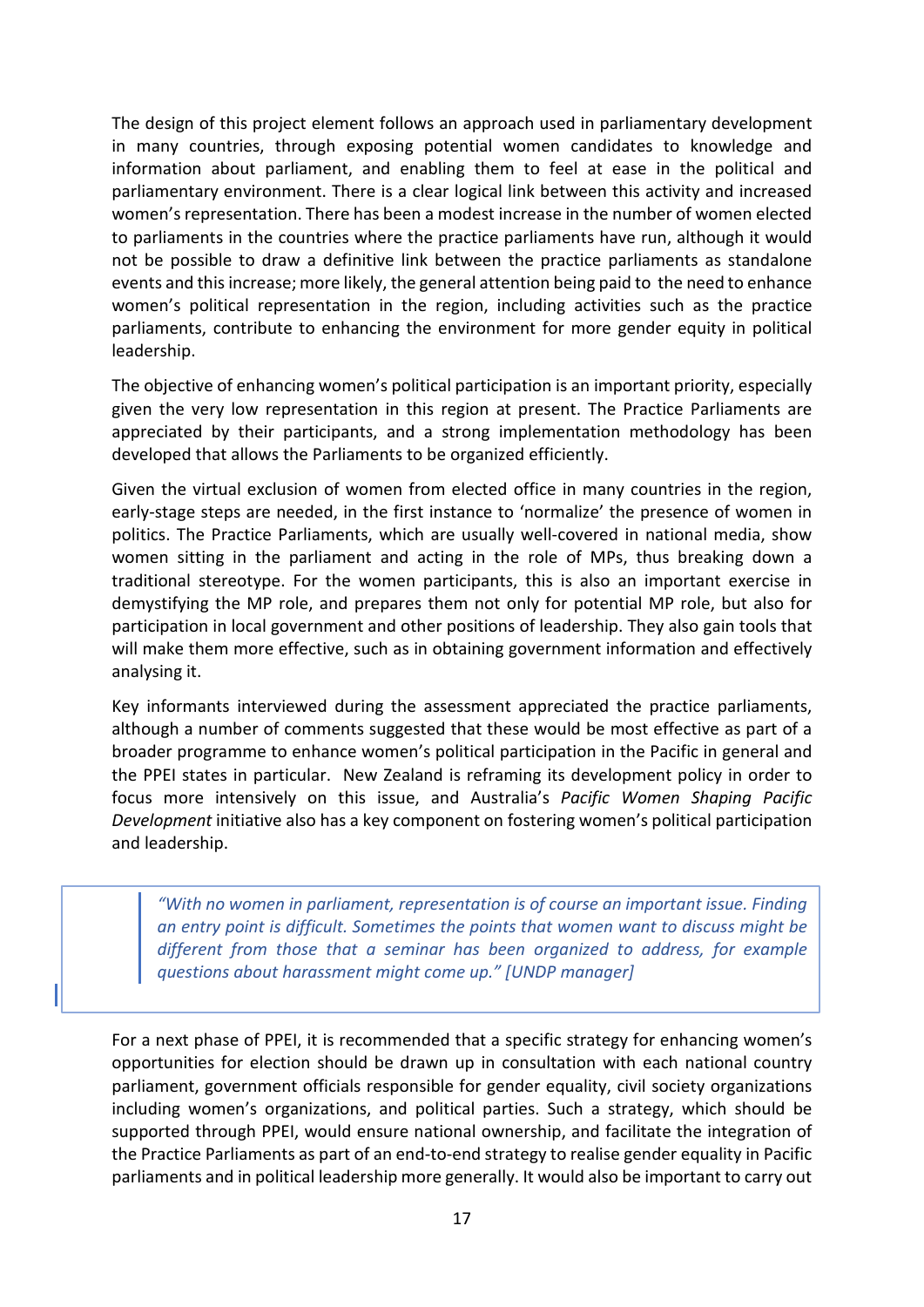an assessment of the overall practice parliaments initiative to assess its successes and challenges, and to explore whether synergies with other programmes of women's leadership empowerment can be enhanced.

One important piece of data that should be tracked in Phase II (and for Practice Parliaments more generally) is the proportion of women who participate in the Practice Parliaments who go on to run as candidates and to hold elected office (MP or subnational), and to identify common characteristics of the participants who do go on to political careers.

#### <span id="page-19-0"></span>**Result 2.6. B**

### *Increased number of women candidates selected by political parties in selected Pacific countries.*

One of the challenges to increasing the number of women MPs has been opposition in several countries to the institution of legislated gender quotas for elections to parliament. In the region, but outside PPEI, Samoa has successfully instituted a minimum 10% quota for women MPs, and several other countries have quotas for elected office at subnational level. At the same time, the issue of quotas (often described as temporary special measures – TSM) has become sufficiently controversial that it can be difficult to raise the subject of gender equality in parliaments without generating a critique that external actors are attempting to 'force' gender quotas. While it's clear from examples of other countries including Samoa, that instituting gender quotas can be an effective way of both increasing women's political representation and enhancing gender sensitive policy-making, it is important to be able to pursue the gender equality goals even in countries where the quota approach is not currently supported.

*"The work that was done (e.g. Parliamentary workshops) had value.* 

*Unfortunately, the longer-term problem is a structural one about the expectations of leaders, both the money that they are expected to be able to distribute to their supporters […] and gender norms around leadership. These are very difficult issues to substantively address through an activity of PPEI's scale.." [NZ High Commission]*

The approach of working with political parties to increase their capacity and receptivity to recruit, develop, and run women candidates for election has been used successfully in numerous countries in the world. In many of the most developed countries, this approach, rather than a formal quota, has been adopted with success. In New Zealand, for example, in which in 1893 became the first independent nation to permit women to vote, but where there are no formal quotas, the 2017 election resulted in the highest ever number and proportion of women MPs in the country's history, 46, or 38% of the 120-seat parliament. While this has occurred without a formal legal requirement such as a quota system, parties have taken various measures internally both to foster women's candidacy through encouraging women to run, and in the case of some major parties, to assure gender equity through requiring party lists to place as many women as men in electoral positions where they are likely to be elected. These informal approaches focusing at the party level do not guarantee parity but have been shown to be effective in moving towards parity.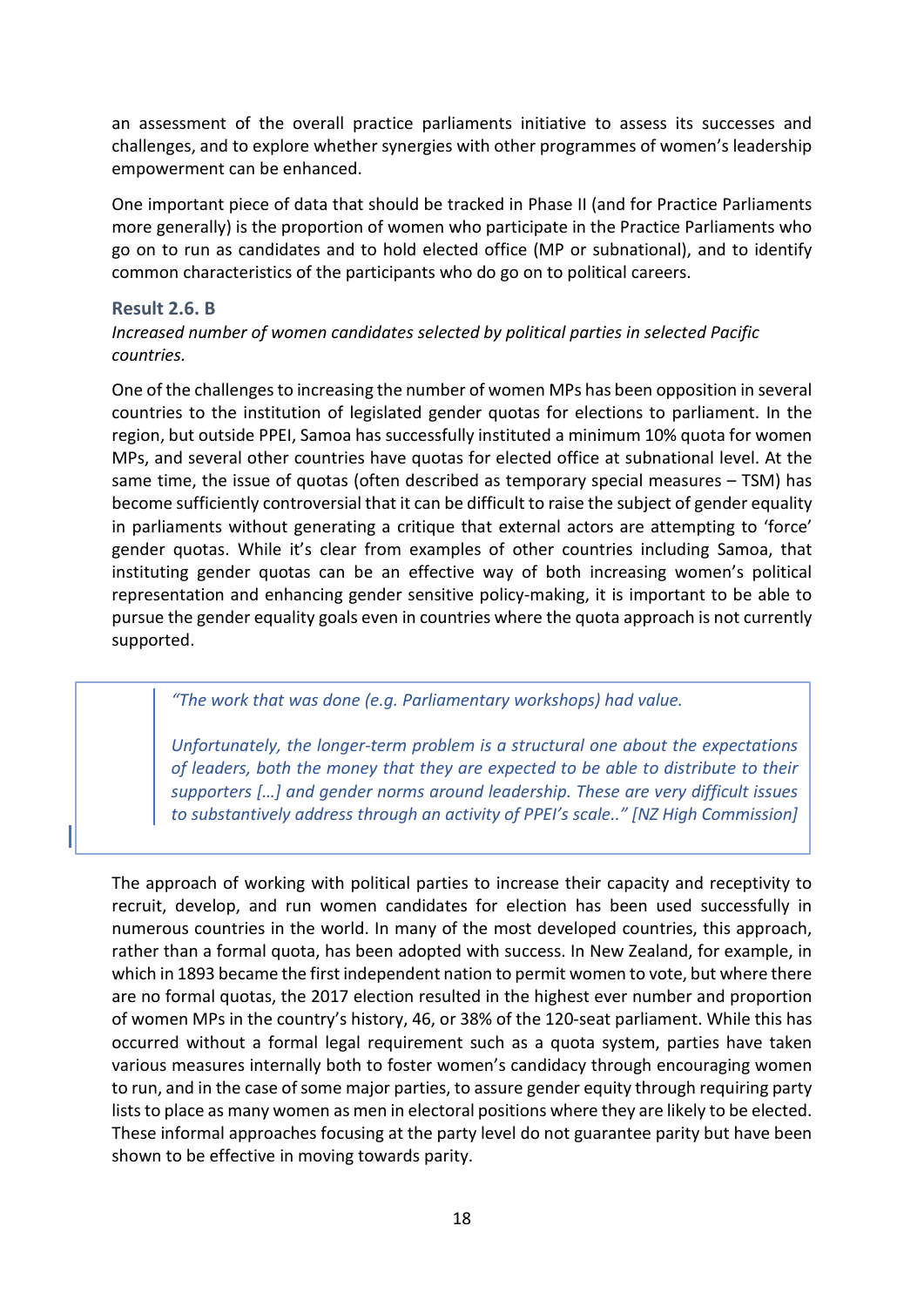PPEI project design builds on this approach. In this region and in the PPEI countries, the presence and role of political parties is highly divergent, ranging from institutionalised party systems to countries with a large number of independent MPs and a multiplicity of small and loosely organised parties. Implementation of the party-based approach to gender equality therefore clearly has to be carried out on a country-by-country basis.

A strong working relationship has been developed in PNG with the Registrar of Political Parties, and successful training on measures to enhance women's candidacies held with representatives of 10 PNG political parties, including participation of a number of international parliamentarians and political figures from New Zealand, Netherlands, and Fiji. A series of one introductory and two follow-up seminars on enhancing women's representation was also held with political parties in Solomon Islands in 2017. In both countries, the presence of a registrar for political parties provided a key entry point.

The political party approach is well-tested internationally, and initial work has been successful, particularly where the state body responsible for registration of political parties has partnered with PPEI. Where political parties do not formally speaking exist (Tonga), and where they are very weak (or even in some cases primarily the vehicle of one person), the approach cannot work. With the likelihood of the legal clarification of political parties' status in Tonga, the approach could be tested there in a second phase. Cook Islands has a relatively well-institutionalized political party system, and also one of the higher proportions of women's representation (and leadership) in parliament, and thus would be another potential candidate country for expanded work in this area in a second phase.

#### *SECTION SUMMARY*

- *The project design and theory of change is articulated clearly in the initial project documentation;*
- *The project is organized according to two main objectives; enabling parliaments to more effectively carry out their mandated roles; and enhancing women's representation and political leadership;*
- There are three specific results for objective one and two for objective two; these *guide the activity design; activities and results are logically connected to their relevant objective;*
- *Several PPEI parliaments have launched their own institutional development planning with project support; a future phase of PPEI should continue to support a strategic planning approach by parliaments and align PPEI supports to the relevant institutional development indicators;*
- *The annual workplan planning process engaging the PPEI parliaments individually and collectively permitted an effective and inclusive planning that assured national ownership and facilitated successful activity implementation.*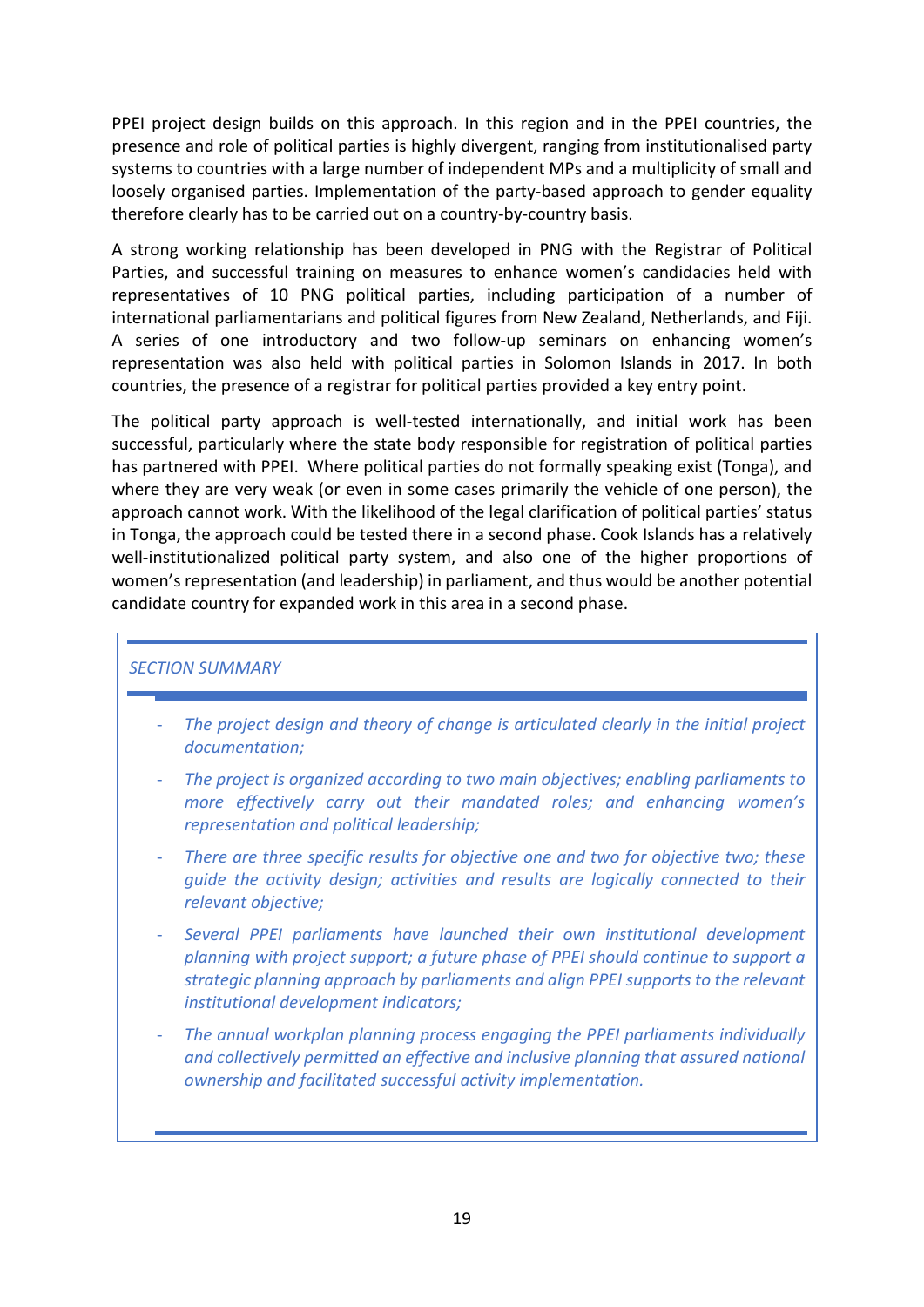# <span id="page-21-0"></span>3. Impact (meso) objectives

The impact or meso aspect of programme assessment examines the ways in which the beneficiary parliaments, through support of the project, have enhanced their functioning in the areas of support. This aspect of assessment provides the most direct measure of project impact, although projects may have deeper and more long-term effects through changing institutional approaches and political perspectives, which cannot easily be isolated from other environmental factors. The attainment of the objectives was reviewed by examining the main fields of intervention in each country and seeking changes in institutional processes.

# <span id="page-21-1"></span>**Cook Islands**

In Cook Islands, the project has directly supported a significant improvement in the public financial management capacities of the institution, both at the budget scrutiny and at the budget auditing phases. For the first time since independence, the budget was fully scrutinized by parliament (the proposed allocations to each ministry scrutinized by parliament before each vote) – according to a rational methodology for time allocation developed in conjunction with the parliament. And, also with the support of PPEI, for the first time, the Public Accounts Committee was established, and scrutinized the Auditor General reports. The PAC wrote and tabled their own committee report on the AG Reports.

These are substantial improvements in functioning, and are of particular significance in the context of national budgeting, as well as the potential for direct budget support by development partners, which requires robust national budget systems. Both budget scrutiny (indicator 18) and legislative budget expenditure oversight (indicator 31) are key elements of the *PEFA Framework for assessing public financial management[2](#page-21-2)* which is an international standard for determining the robustness of national public financial management. From the information available to the assessment, this would likely result in an upwards revision in Cook Islands attainment on both I-18 and I-31 from a score of D (below international standard) to B.

*"I have seen obvious improvement in the debate on the Budget in this year's debate due to the pre-sitting workshops we have had with the Officials in explaining the budget process which did not happen before. That's a huge success and where there was always discontent amongst the Opposition, the Speaker with the training was able to use the SOs that allowed ample time for debate by allocating time to the budget items and things ran smoothly with praise by the opposition of the chance to debate better!! [Parliamentary Speaker]*

Another area in which specific improvement was noted is in the effectiveness of women's political leadership. Cook Islands has benefited from support to women's political leadership through practice parliaments and the establishment of the network of women clerks. At 4 out of 24 members, plus the woman Speaker, Cook Islands already scores at the top end of the region in women's political representation. At the budget debate session held in 2018,

<span id="page-21-2"></span><sup>-</sup><sup>2</sup> [https://pefa.org/content/pefa-framework.](https://pefa.org/content/pefa-framework)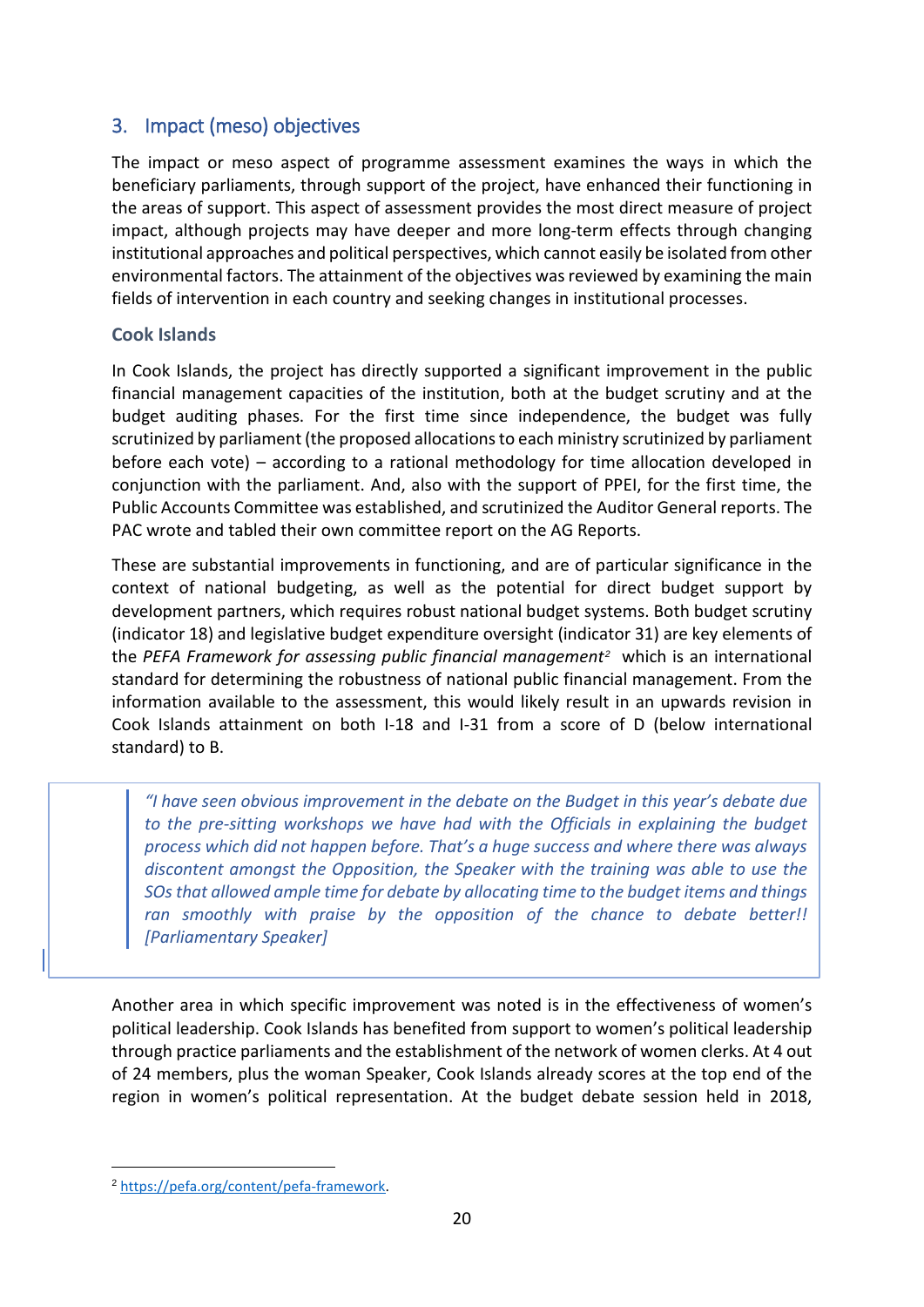women members were particularly effective in raising concerns relevant to them, including those related to young women.

# <span id="page-22-0"></span>**Papua New Guinea**

As noted in the project reporting, and discussed with the project funder over the course of the PPEI project, parliamentary reform continues to be an incremental process in PNG. In terms of governance generally, the country faces a number of challenges including political instability, as well as high levels of reported corruption. The diversity and geography of the country renders effective citizen engagement difficult. PNG is one of the two countries within PPEI, along with Vanuatu, where there are currently no women MPs, which again reflects structural issues beyond parliament itself.

In this context the project focused on two main outcome objectives; strengthening of committees with a focus on improving the budgeting process in particular, and building political party capacity to support women candidates. At the outset of the project, although the parliament had 35 committees, few were functional, and as noted, there are no women MPs.

*"There are many needs for improving the committee system. In fact many of the committees are not operational at all. The project has provided good training for committee staff. There are not enough of us to support all the committees, but we can focus on the committees that are functional, particularly the PAC. Standing orders need to be reviewed and the committee system rationalised. The project support will be very helpful for that." [Parliamentary staff]*

The project worked closely and over an extended period to enhance understanding of the role of parliamentary committees and particularly the importance of parliamentary engagement in the budget cycle. Two workshops with parliamentary staff that focused on committees, including Public Accounts Committees were conducted in 2016, followed by a planning session with senior secretariat staff in early 2017, and another, 2-day, training session in July 2017 with parliamentary staff, including representatives from Fiji, New Zealand, Queensland, and Trinidad and Tobago, as well as participation of Committee Clerks from Solomon Islands. In early 2018 another 2-day session was held, this time with Committee chairs and deputies, again engaging international representatives from the New Zealand, Trinidad and Tobago, and Fiji parliaments. This was followed up by an attachment in August 2018 to the New Zealand House of representative of two committee chairs and two committee staff – from the Plans and Estimates, and Public Accounts Committees. The two committees developed workplans. This led to planning for a 'floating budget office'; the collaborative work of parliamentary staff from the region in support of a comprehensive budget briefing for the PNG parliament to analyse the 2019 budget, which was carried out on November 8 - 9 2018.

The extended work of the project on committees and particularly enhancement of the budget scrutiny and oversight processes has therefore resulted in a structured approach to financerelated committees' work, and led to enhanced budget scrutiny for the 2019 budget. This establishes a solid base for further support work to enable the two committees to implement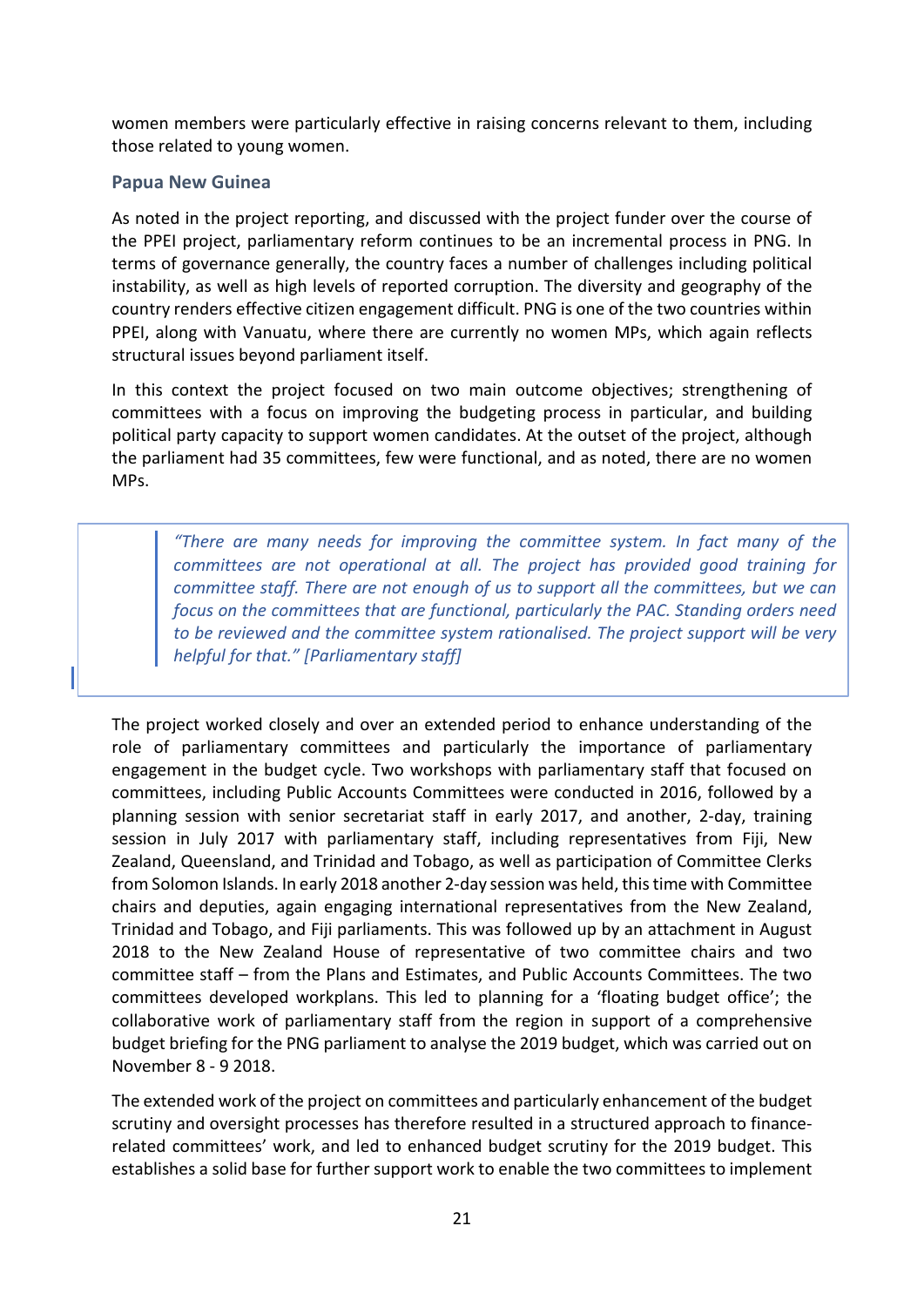their workplan and further enhance parliament's role in assuring effective public financial management.

The project carried out a 'practice parliament' for potential women candidates in the run-up to the 2017 election. Although no women were elected, the number of women candidates increased from 135 in the previous elections of 2012 to 165, and proportionately from 3.9% to 4.9%.

Through the entry point of the Registrar of Political Parties, the project built a foundation for work with political parties on enhanced internal policies and practices to foster more women candidates, particularly in seats where the party has a chance of elected a candidate. This entry point should be further developed in a second phase; it would be helpful to develop in conjunction with the Registrar a multi-year workplan for support to this work.

# <span id="page-23-0"></span>**Solomon Islands**

The work with the Solomon Islands has focused on integrating sustainable development benchmarks into the oversight work of the parliament, enhancing parliamentary oversight of the budget cycle, and working with practice parliaments and political parties to enhance opportunities for women's political leadership.

The work with Solomon Islands has enabled an institutional development approach, the linking of parliamentary oversight work with development outcomes, and the strengthening of parliamentary oversight of government work at both the budget scrutiny and audit phases of the annual cycle. These are all clear outcomes of the project work, also facilitated by the strong commitment of the parliamentary leadership to a development approach.

PPEI supported parliament in oversight missions of three committees to the isolated eastern Temotu region of the country, focused on rising sea level, on border security, and on quality of health care. This integration of SDGs into committee work enables parliamentary oversight based on development objectives and citizen input, thus connecting state budgeting and programming to human development outcomes. Following this initiative, UNDP supported the Solomon Islands parliament's development of a full committee review that took into account the focus on development outcomes, and considered organizational and resources implications. This promising approach resulted in the development and adoption of a Strategic Development Plan for the Solomon Islands Parliament 2017 – 2021, an important programme outcome that shifts the institution towards an organizational development framework. The Strategic Development Plan will require continuing follow-up in a future phase of support to the project. Integration of governance outcome oversight into committee workplans will ensure consistency and sustainability of committee work; however, this will depend on parliamentary committee resources (and resource prioritisation) as well as initial support from PPEI, again dependent on available financing.

*"We appreciate the project's emphasis on building up the capacity of the local parliamentary staff, to help them to play their role as neutral and professional staff. We appreciate the international experts that have come to support the parliament, as well as the opportunity to exchange with parliaments in the region, and learn from them." [Parliamentary clerk]*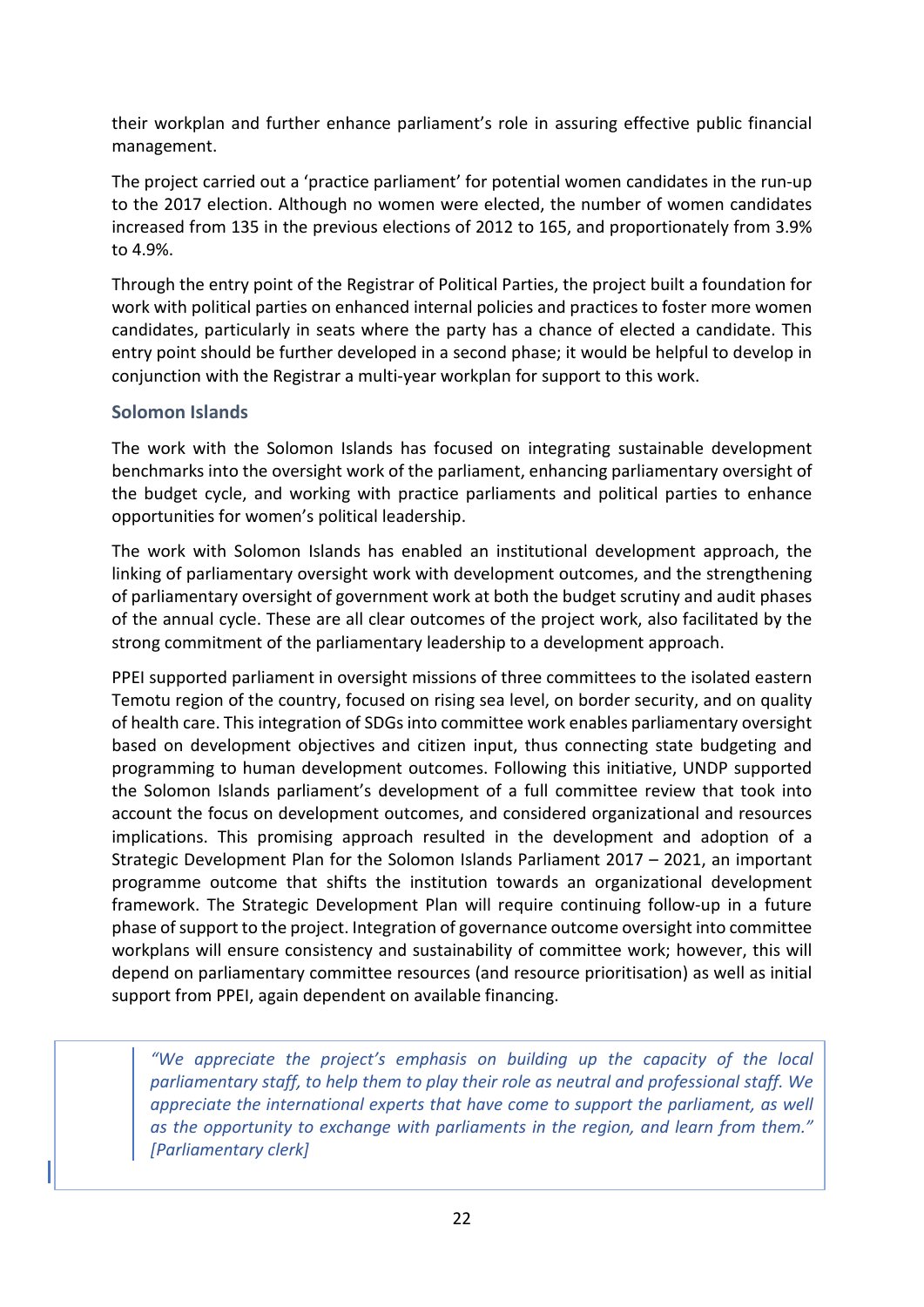The project carried out extensive work to support strengthening of parliamentary engagement in the national budget process. This included sponsorship of participation in regional public financial management forums, in staff attachments to institutionally developed parliaments, and in organization of a 'floating budget office' to enable enhanced budget scrutiny.

In relation to budget analysis carried out of the 2018 budget with PPEI support, the Prime Minister noted that:

"*Allow us to read the report, if that is okay with you, we would like to do that, to read the report and it is the thickest report ever in the history of this Parliament, the Committee has done a very good work because we have given them good time and that is why they came up with this very big report."*

PPEI carried out several activities in support of enhanced women's representation in the Solomon Islands, again primarily focused on Women's Practice Parliaments, and work with political parties through the Registrar of Political Parties. A national election is anticipated for early 2019, which will provide an indication of the short-term results of the specific activities that have been carried out, including a practice parliament and the workshops with political parties. It would be important at that point, following the elections, to develop a balance sheet of activities carried out, and impacts, and to work with the incoming parliament as well as the Registrar of parties on a renewed strategy for enhancing women's political leadership.

# <span id="page-24-0"></span>**Tonga**

Tonga is in transition towards a constitutional monarchy, in which the role of parliament must necessarily change in order to assume its expanded functions, while the exact interpretation of the reforms that have been launched over the past decade remains contested by different parts of Tongan society. In this circumstance, the support of the project has been particularly important in assisting the leadership of the secretariat to navigate sensitive political issues related to revision of the standing orders and rules of procedure, including the process for conducting votes of no confidence in the government. The support provided to the parliament by PPEI, including through provision of international constitutional expertise, enable these and other rules interpretation issues to be addressed smoothly, a clear project impact on institutional functioning in objective 2.1.A.

*"The project provided us high quality expertise that helped us to deal with a controversial issue of interpretation of the rules that allowed a successful resolution." [Parliamentary clerk]*

The support to a revised rules framework enabled the parliament to restore normal parliamentary processes that had fallen into disuse, such as the re-instauration of an Oral Question period, another step towards parliament exercising an effective oversight role.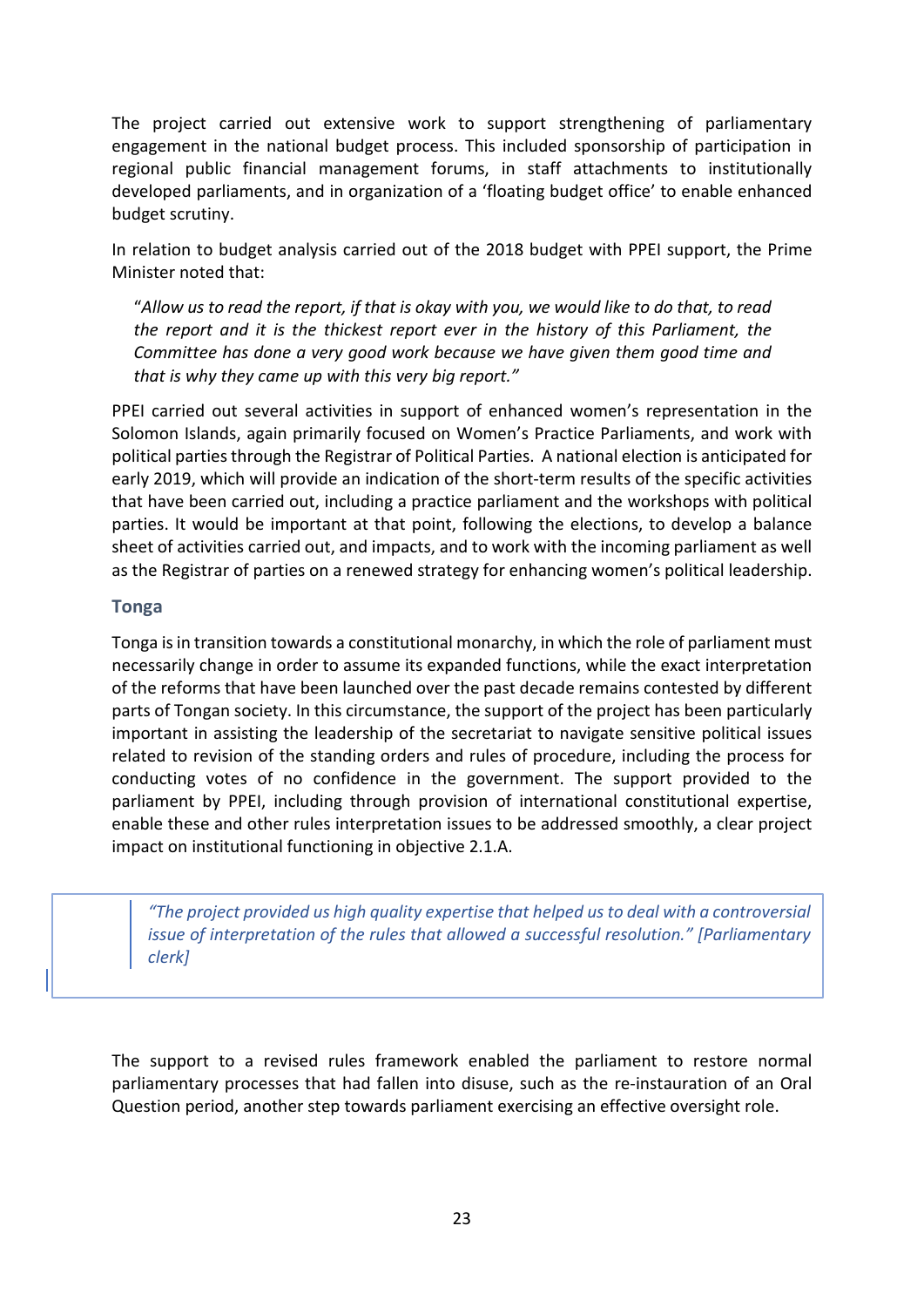The Tongan parliament has also developed a corporate plan, and the project has been able to support processes to implement the plan including the application of KPIs to the different administrative departments.

Further, the project has supported integration of development outcomes in parliamentary work, including capacity building on climate change and climate change financing, on agriculture and fisheries (including on-the-ground hearings engaging citizens), transparency and anti-corruption (SDG16), and on effective development and management of community development funds. In a future stage it will be important to continue integration of these development oversight approaches into the medium term corporate planning so that there is a consistent and programmed follow-up.

Project support to enhanced women's participation involved efforts to establish a practice parliament that eventually could not be realised for scheduling reasons, and an attachment of two women MPs to the New Zealand parliament. The informal nature of political parties in Tonga (all candidates effectively must run as independents although they may actually be part of a political group) and the consequent large number of independent MPs means that it is difficult to work with parties on increasing women's political representation. It will be useful in the development of a further phase of the project to engage key political and gender equality actors in Tonga to develop a renewed plan for enhanced women's participation, and to expand the project's work to facilitate youth parliaments.

*"We* would be keen to see a regular/annual youth parliament. There is one currently going on which has a great programme and is looking at really interesting issues. *" [New Zealand High Commission]*

While not included in the project initial planning for obvious reasons, the PPEI project responded to support re-establishment of a functional assembly following the destruction of the parliament building during Cyclone Gita in February 2018. The convening power of the project and of the United Nations as a whole was effective in bringing together different development partners to ensure that facilities and necessary equipment were mobilised in order to allow the next parliamentary session to proceed in a temporary facility.

# <span id="page-25-0"></span>**Vanuatu**

The project did not begin work in Vanuatu until the first quarter of 2018, and therefore it is very early to measure direct project impact. The keystone initial activity was the joint needs assessment carried out jointly by UNDP and the Inter-Parliamentary Union. Subsequent activities have focused on support to enhanced organization and functioning of committees and staff support to the committees, and enhancing the functioning of the Hansard unit. A

*"We have been really happy with the collaboration. We are a young parliament. There are so many things to learn that we do not have experience with here; being able to see how other more developed parliaments organize their Hansard work is particularly valuable and is a basis for planning a more efficient system" [Parliamentary staff member]*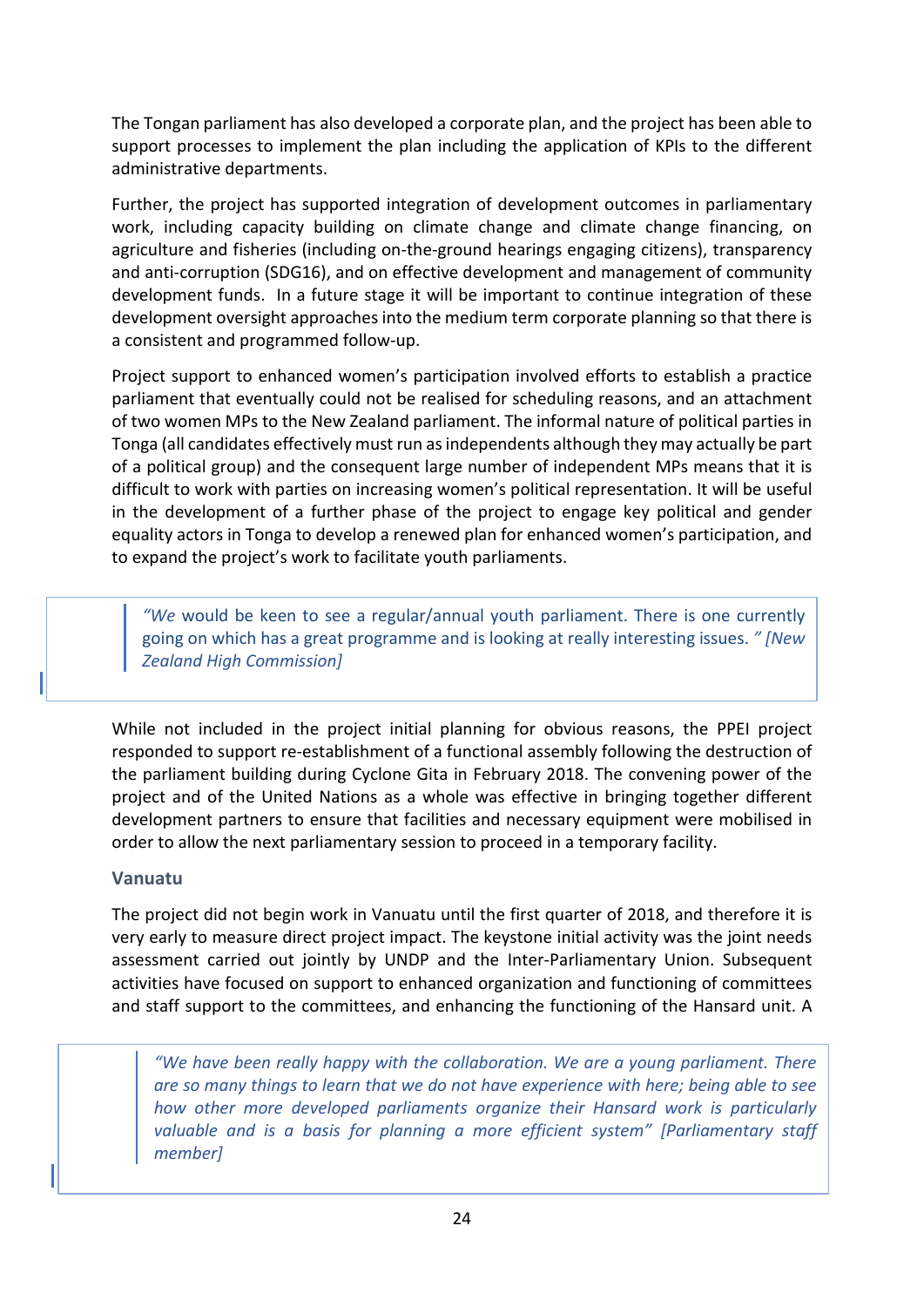workplan for support to PAC for 2018 has been developed jointly with the parliament, and its first steps are already implemented. In the first 8 months of the year, the PAC quadrupled the number of its meetings compared to the previous year, and held three meetings with the Auditor General (one aiming at establishing collaboration mechanisms, and the two others to start working on the AG reports).

Given that the Needs Assessment provides a comprehensive analysis of the parliament's challenges and needs, this document can form the basis for collaborative planning of a future phase of PPEI support to the institution. One area that will be a priority is focusing on enhancing gender equality. The Parliament of Vanuatu has no women members. Only five women have ever been elected to parliament. A multi-stakeholder strategy engaging national and international actors is needed in order to enable Vanuatu to rectify this situation in accordance with the Pacific Leaders' Gender Equality commitment of 2012. A next phase of PPEI can play an important role in such a broader multi-faceted approach.

#### *SECTION SUMMARY*

- *The project's objectives of institutional strengthening and enhancing women's political leadership have a medium-to long term horizon for overall impact;*
- *However, the project was able to leverage a number of important short-medium term improvements in parliamentary functioning attributable to the project's support. These include:*
- *Substantial enhancement in Cook islands' overall national public financial management framework through the activation of the parliament's Public Accounts Committee, and through detailed scrutiny of the budget proposal;*
- *Establishment of an effective multi-country 'floating budget office' that brings together Pacific region and international parliamentary staff to enable intensive analysis of budget documents, enabling MPs to carry out effective scrutiny. This is a model for sustainable strengthening of budgetary work in small parliaments;*
- *Support to the revision of Tonga parliamentary rules that permitted efficient and timely resolution of a potentially dangerous constitutional conflict;*
- *In four of the five parliaments, enhancement of the institutional strategic planning process to enable nationally driven institutional development; key to sustainable parliamentary strengthening;*
- *The Women's Practice Parliaments and work with political parties is appreciated by beneficiaries; PPEI parliaments continue to have low levels of women's representation, and in a second phase a multi-faceted approach including engagement with other development partners and local actors working to increase women's political representation will be a priority.*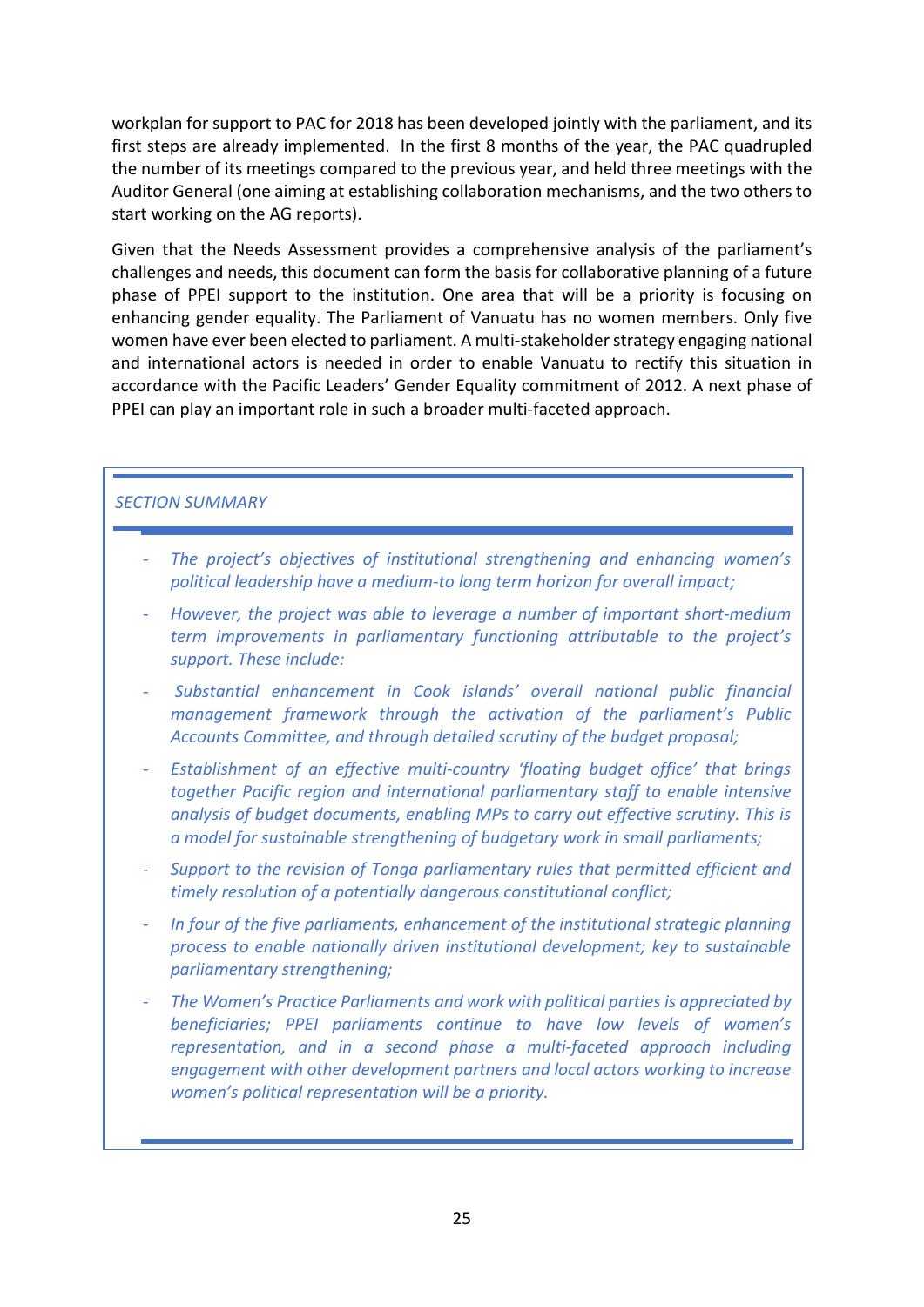# <span id="page-27-0"></span>4. Organization of project activities

An assessment of a programme should include tracking of activities carried out, compared against plans. The assessment also asked the interview respondents to describe their engagement with the different activities carried out in their countries, and their impressions of the strengths and weaknesses of the activities.

The parliamentary beneficiaries expressed satisfaction with the activities programmed, with no specific criticisms or concerns mentioned by any of the respondents. The New Zealand High Commission representatives also expressed satisfaction with the events that they had attended. Three parliamentary beneficiaries underlined their appreciation that the activities had been planned jointly at the annual project planning workshop, and that thus the work plan was as expected. These sessions, which have involved collective and then bilateral parliament-project discussions, resulted in the development of detailed activity plans for 2016, 2017, and 2018. These activity plans were then translated into the annual project workplan matrix, which was also used for reporting purposes.

*"The Experts do know their work and it is about the need of the partner, and the support or assistance provided is appropriate to the need and sustainability. I like the idea that we decide what our needs are and there is consultation with mutual agreement before the actions are taken and there is room or flexibility to adjust where necessary. It is my experience that we have not been forced or pushed in to any activities but rather talked, planned and agreed before executing the activities." [Speaker]*

Reporting to the donor is provided on a three-monthly and annual basis. The three-monthly reports are mainly narrative in form. Their format changed during the project – in quarter one 2017 - from reporting by outputs to reporting by country. This made the reports easier to follow. In addition, an updated monitoring and assessment framework was developed in 2018 with the aim of enhancing impact measurement. Comprehensive records are kept of project activities and products, which were made available for review, and the records were consistent with the reporting.

Annual reporting was carried out based on the targets established for each year following the planning workshop. They show that the activity targets were largely met both for the first and second year of the project.

| <b>2016 Activity Targets</b>           | <b>Number of</b><br>activity<br>targets 2016 | <b>Activity</b><br>targets 2016<br>fully<br>attained | <b>Activity</b><br>targets 2016<br>partially<br>attained | <b>Activity</b><br>targets 2016<br>not met |
|----------------------------------------|----------------------------------------------|------------------------------------------------------|----------------------------------------------------------|--------------------------------------------|
| 2.1.A (Institutional<br>strengthening) | 5                                            | 3                                                    |                                                          | 0                                          |
| 2.1.B (Development focus)              |                                              |                                                      | 0                                                        | 0                                          |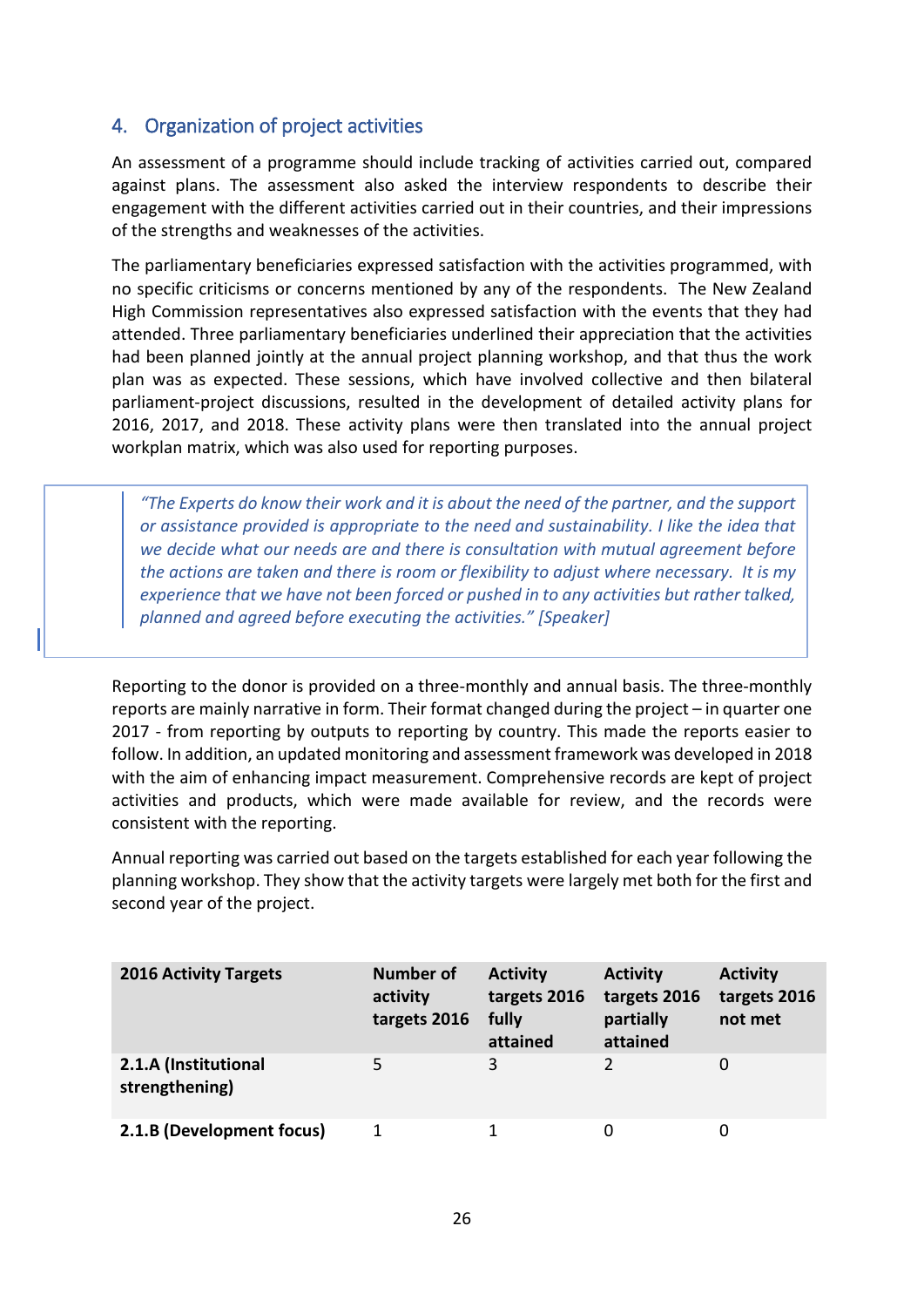| 2.1.C (Enhanced PFM role                         | 3 | 3             |  |
|--------------------------------------------------|---|---------------|--|
| 2.6.A (capacity building<br>women candidates)    | 2 | $\mathcal{P}$ |  |
| 2.6.B (political parties and<br>gender equality) |   |               |  |

| <b>2017 Activity Targets</b>                     | <b>Number</b><br><b>of</b><br>activity<br>targets 2017 | <b>Activity</b><br>targets 2017<br>fully<br>attained | <b>Activity</b><br>targets 2017<br>partially<br>attained | <b>Activity</b><br>targets 2017<br>not met |
|--------------------------------------------------|--------------------------------------------------------|------------------------------------------------------|----------------------------------------------------------|--------------------------------------------|
| 2.1.A (Institutional<br>strengthening)           | 5                                                      | 5                                                    | 0                                                        | $\mathbf 0$                                |
| 2.1.B (Development focus)                        | $\overline{2}$                                         | 1                                                    | 1                                                        | 0                                          |
| 2.1.C (Enhanced PFM role                         | 3                                                      | 3                                                    | 0                                                        | 0                                          |
| 2.6.A (capacity building<br>women candidates)    | $\overline{2}$                                         | $\overline{2}$                                       | $\Omega$                                                 | 0                                          |
| 2.6.B (political parties and<br>gender equality) | $\mathbf{1}$                                           | $\overline{0}$                                       | $\mathbf{1}$                                             | $\overline{0}$                             |
| <b>Totals 2016 and 2017</b>                      | 25                                                     | 21 (84%)                                             | 4 (16%)                                                  | 0                                          |

Beneficiaries spoke universally positively in regard to their interactions with both professional and administrative staff. Although two beneficiaries said that administrative processes were sometimes quite a burden, they said that the UNDP staff supported them in doing the necessary paperwork.

There was consistently positive feedback on event and activity organization within the project, on the quality of experts that were provided through the project, as well as the

*"The project team is very supportive and we have an excellent collaboration. Sometimes the rules on contracting are quite rigid and we have not always been able to hire national experts." [Parliamentary clerk]*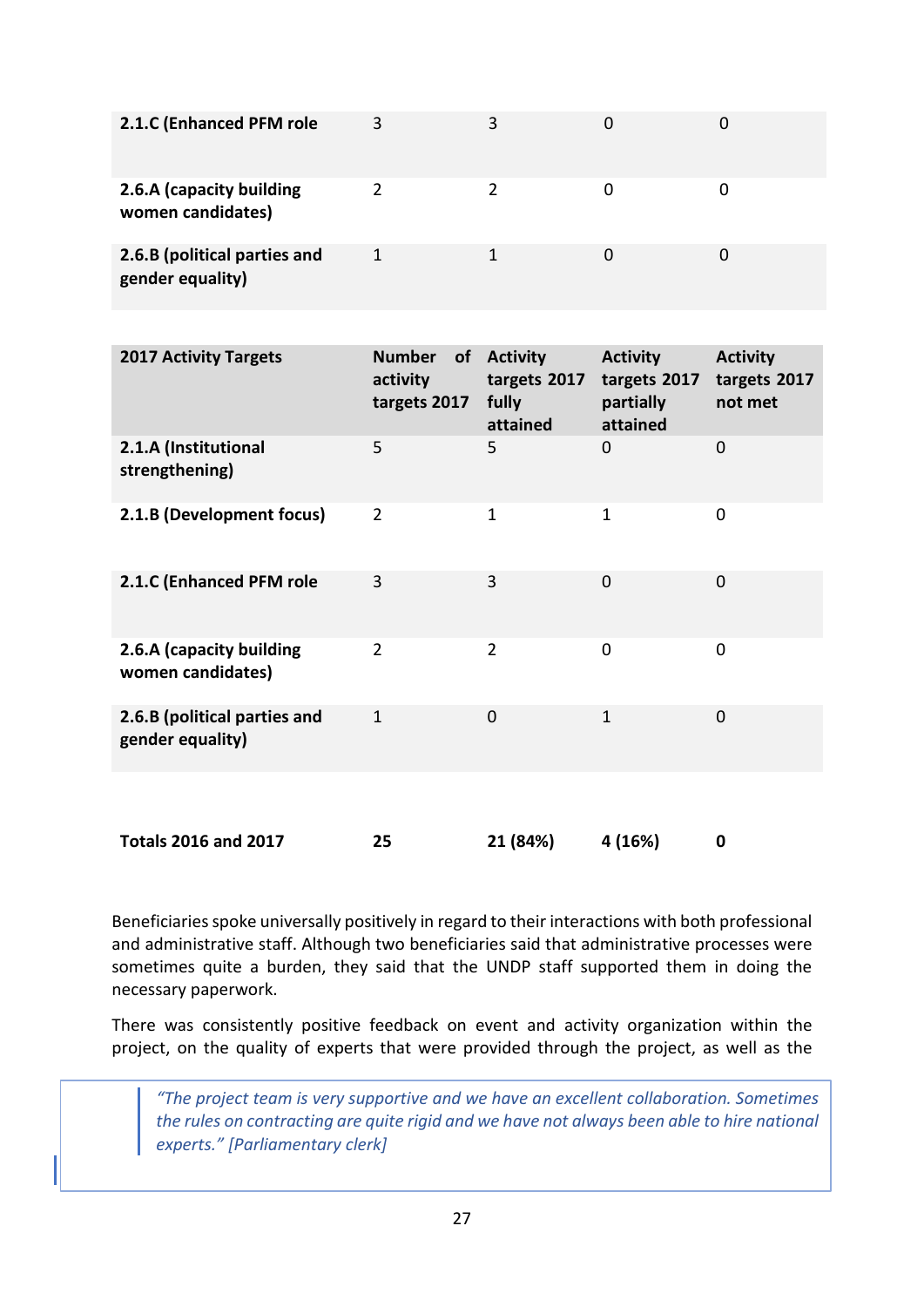opportunities provided for international learning. The activities reviewed in the assessment had all achieved attendance as expected, were accompanied by a written activity report, as well as a participant evaluation.

*"One thing I would like to see is some follow-up after events, to get some feedback about how the event went, the next steps planned. We find the events themselves are wellorganized and well-run, but often we don't have a good picture of how the event fits into the broader strategy to work with the parliament." [NZ High Commission]*

The annual reporting is still organized based mainly on the results aspect of the programme matrix. Given that the project operates in five very divergent national environments where the specific actions to meet the objectives can vary substantially, and where certain objectives may not be realistic in some periods, it would be useful to also report annually on country objectives and results. Although this information is available by accessing the comprehensive reporting of "Reports Against Targets", this does not necessarily give an overview of progress and challenges in each country.

#### *SECTION SUMMARY*

- The activities were efficiently organized with positive feedback from all *beneficiaries on the close collaboration between project staff and the beneficiary parliaments;*
- *The delivery rate in terms of activities completed versus activities planned was very high, with 100% fully or partially completed, and 84% fully completed;*
- *Both beneficiaries and NZ High Commissions commented on the high quality of activity content and facilitators;*
- *For a second phase, reporting should include a country-by-country section which will provide a clearer picture of progress towards each country's project annual workplans;*
- *Generally, NZ High Commissions felt the project had engaged them and kept them well informed of activities, however follow-up with the High Commission to provide a briefing after the activity, on its results and planned future steps should be integrated into each activity.*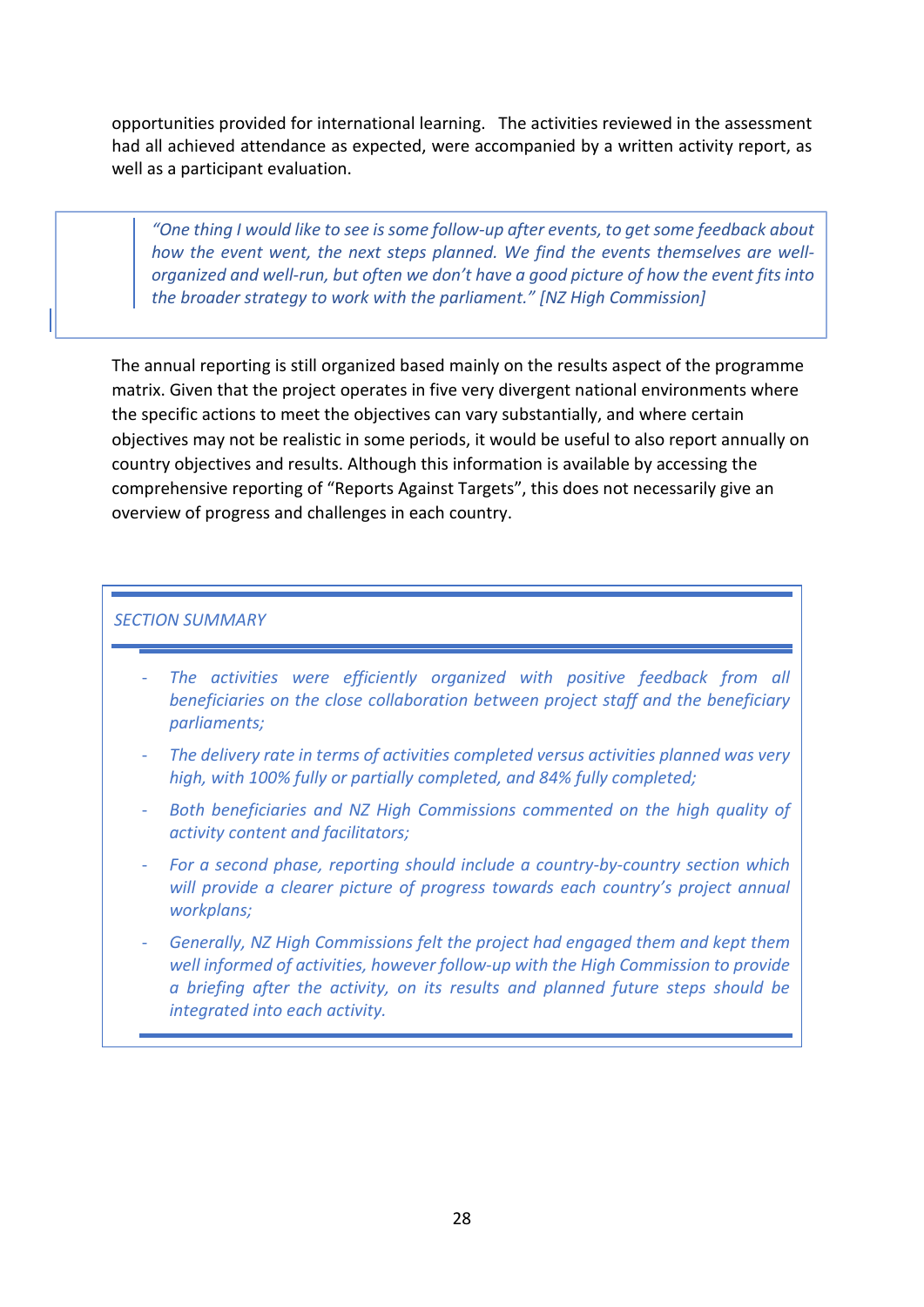# <span id="page-30-0"></span>5. Conclusions and recommendations

A solid base for parliamentary development in the five parliaments has been established by the PPEI project. Its results provide a strong justification for continuing support which will build on the institutional development framework and relationships of confidence that have been established. Governance strengthening is a long-term process that involves the gradual building of effective and accountable institutions. One factor to be further emphasized in a second phase is the need for the role of parliaments to be better understood by citizens, as well as for parliaments to increase opportunities for citizen engagement in decision-making. This is important in countering informal decision-making which inevitably reduces governance transparency, solidifies existing power imbalances, and can hamper needed reforms.

In planning for future work, the following key recommendations are proposed:

- Support development and enhancement of medium to long term institutional development plans by each of the five parliaments, fostering national ownership, enabling the planning of development activities within a structured framework and avoiding ad hoc initiatives;
- Build upon the innovative and sustainable strategy of shared learning piloted in the floating budget office, in which key staff from the five parliaments, from developed country parliaments (and where appropriate, other non-focus country Pacific Islands parliaments) work together to develop and implement enhanced parliamentary functions, especially related to committee oversight work, budget scrutiny, and budget accounting;
- Deepen the process of translating global and national development objectives (such as the SDGs) into the practical work of parliament, particularly through integration of development goals into the oversight work of parliamentary committees. The project has demonstrated the viability of this approach, and a next phase should support development and implementation of medium-term committee plans that use SDG and national development goals as a framework for evaluating legislation, policy, and government programmes;
- Review and enhance the strategy for enhancing women's political representation and leadership. The project has efficiently carried out the planned activities and has enabled women leaders to strengthen their skills, and increased attention of parties to the need for gender equality in political life and tools to achieve it. Gender inequality in political leadership in the region remains a major outstanding development and governance issue. A next project stage should look at means to expand the project partners engaged specifically on this issue, to include civil society, relevant government ministries, and other key social actors. This will enable activities to be planned that follow up on and maximize impact of the practice parliaments.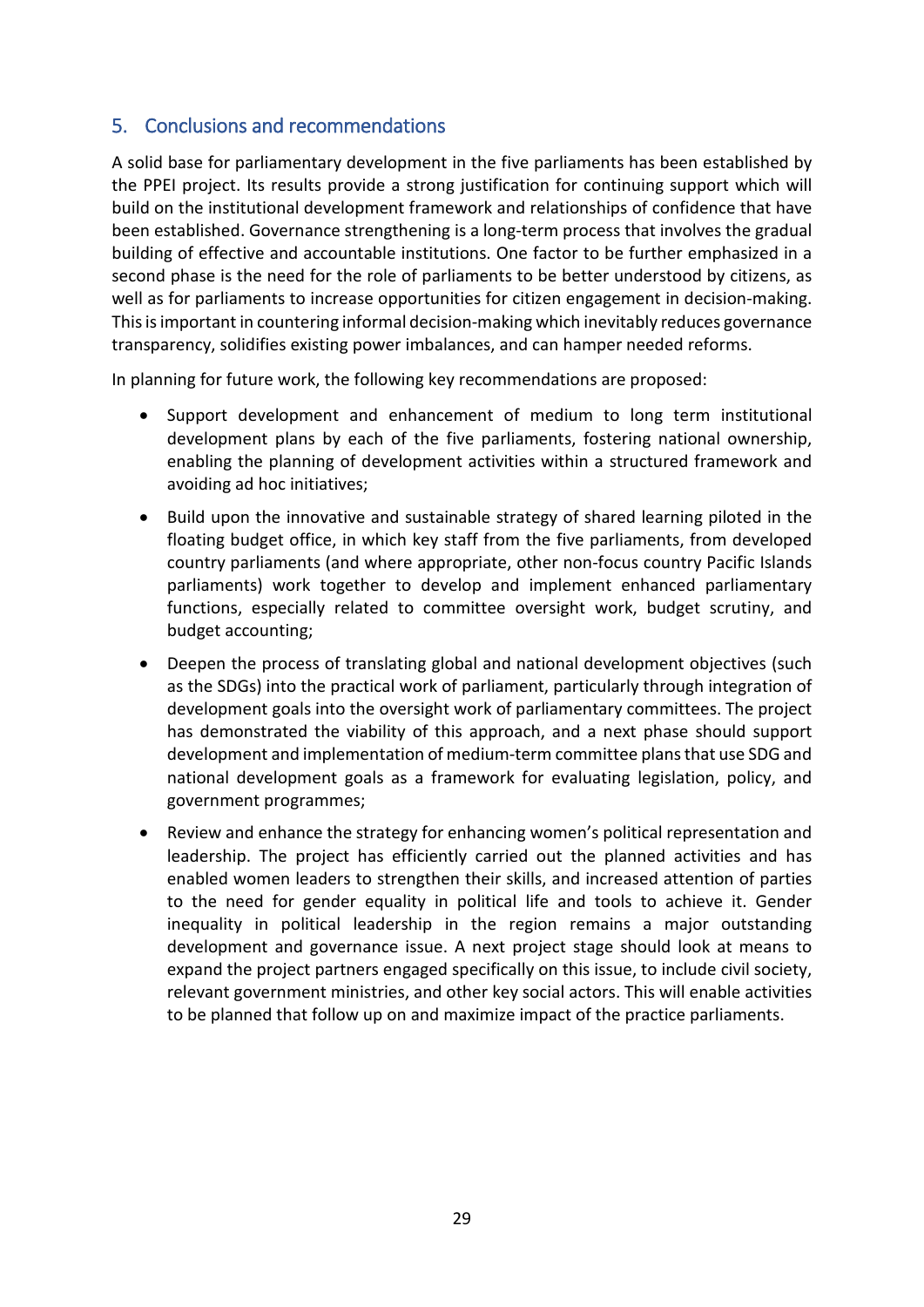*"One area where we would like support is in civic education, a public outreach programme. We don't have the funds to develop and carry out an educational programme on the role of parliament. We particularly need civic education to inspire youth to become more involved." [Parliamentary Clerk]*

- Enhance the understanding of citizens and civil society on the roles of parliament, and develop opportunities for structured citizen engagement in parliamentary processes through tools including parliamentary hearings, outreach to constituencies, and improved two-way parliamentary communications using both traditional and new technologies;
- Foster closer engagement of the New Zealand House of Representatives as a project partner, including as a member of the project board, and participation in annual project planning workshops with the beneficiary parliaments, allowing enhanced planning of NZ technical support;
- An enhanced system for developing and tracking country-level objectives and impacts, with clear integration into each parliament's institutional development strategy, with support to that strategy development and implementation as needed and requested. The annual PPEI planning process includes bilateral discussions with individual parliaments and agreement on an annual workplan, however in reporting the activities are grouped across countries under the 5 results areas. This will enhance the project's institutional development focus;
- Enable non-focus parliaments within the region to benefit from PPEI-II support on an as-needed basis. This could take two forms; staff from non-focus countries could participate when multi-country activities are conducted such as the 'floating budget office', thus benefitting from PPEI core capacity-building; and, one-time support could be provided for specific strengthening activities engaged by non-focus country parliaments that are also not covered by other UNDP strengthening projects, which could include Nauru, Niue, Tokelau, Tuvalu, Kiribati and Palau.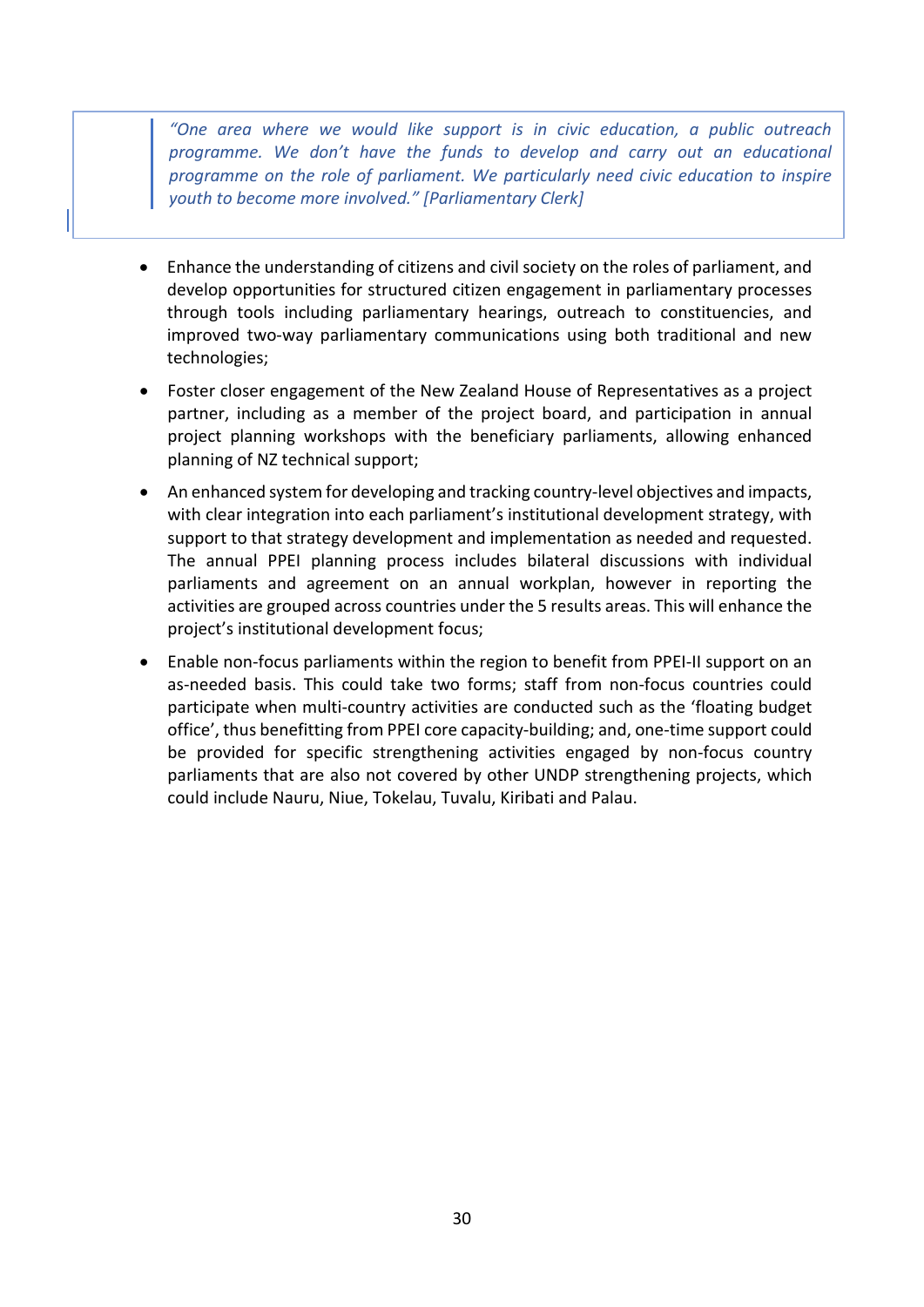# <span id="page-32-0"></span>Appendix One Assessment Interviews

# **PPEI Parliament Representatives**

| <b>Country</b>          | <b>Name</b>        | Position                                                              |
|-------------------------|--------------------|-----------------------------------------------------------------------|
| <b>Cook Islands</b>     | Hon. Niki Rattle   | Speaker                                                               |
| <b>Papua New Guinea</b> | Mr. Werner Cohill  | Committee<br>Manager,<br>Secretariat,<br>National<br>Parliament       |
| <b>Solomon Islands</b>  | Mr. David Kusilifu | Deputy Clerk                                                          |
| <b>Tonga</b>            | Ms. Gloria Poleo   | <b>Clerk</b>                                                          |
| <b>Vanuatu</b>          | M. Gaetan Ruru     | Hansard team leader and<br>inter-parliamentary<br>cooperation officer |

# **New Zealand Contacts (Wellington & Pacific Missions)**

| Country                 | <b>Name</b>             | Position                                                                                          |
|-------------------------|-------------------------|---------------------------------------------------------------------------------------------------|
| <b>New Zealand</b>      | Ms. Elise Trewick       | Development Officer,<br>Governance<br>Sustainable Economic<br>Development Division,<br>Wellington |
| <b>Cook Islands</b>     | Ms. Samantha Beckett    | Deputy High Commissioner<br>New Zealand High<br>Commission, Rarotonga                             |
| <b>Papua New Guinea</b> | Ms. Rachel McCarthy     | Second Secretary<br>New Zealand High<br><b>Commission, Port Moresby</b>                           |
|                         | <b>William Chisholm</b> | <b>Former First Secretary</b><br>New Zealand High<br>Commission, Port Moresby                     |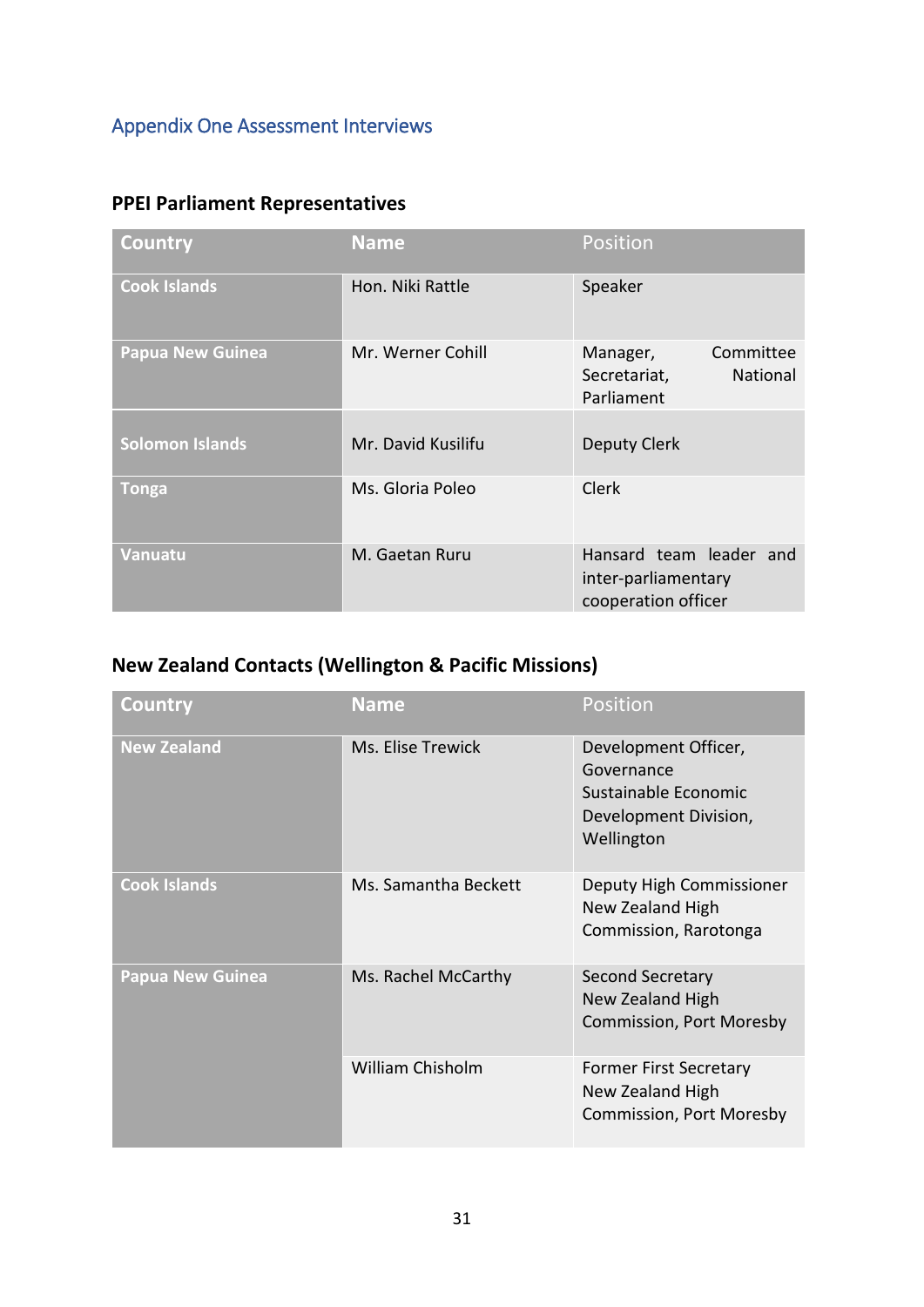| <b>Solomon Islands</b> | Mr. Tim Breese    | New Zealand Deputy High<br>Commissioner,<br>Honiara, Solomon Islands                                  |
|------------------------|-------------------|-------------------------------------------------------------------------------------------------------|
| Tonga                  | Ms. Elena Procuta | Deputy Head of Mission and<br>First Secretary -<br>Development, New Zealand<br>High Commission, Tonga |
| <b>Vanuatu</b>         | Mr. Jeongmin Park | Deputy High Commissioner<br>High<br>New Zealand<br>Commission, Vanuatu                                |

# **UNDP**

| <b>Location</b>                   | <b>Name</b>                | Position                                                                                                                         |
|-----------------------------------|----------------------------|----------------------------------------------------------------------------------------------------------------------------------|
| Pacific Office, Suva, Fiji        | Dyfan Jones                | Effective Governance Team<br>Leader<br>Parliamentary<br>$\sqrt{2}$<br><b>Development Specialist</b>                              |
| Pacific Office, Suva, Fiji        | Jean-Raphael Giuliani      | Parliamentary Development<br>Specialist                                                                                          |
| Pacific Office, Suva, Fiji        | Nanise Saune               | Effective<br>Deputy<br>Governance Team Leader &<br>Programme<br>Manager<br>(Parliamentary<br>Development & Women in<br>Politics) |
| Pacific Office, Suva, Fiji        | Isikeli Valemei            | Governance Associate                                                                                                             |
| Pacific Office, Suva, Fiji        | Luisa Senibulu             | <b>Governance Analyst</b>                                                                                                        |
| <b>Melbourne, Australia</b>       | <b>Charmaine Rodrigues</b> | Independent<br>project<br>consultant, gender<br>and<br>parliaments                                                               |
| Port Moresby, Papua New<br>Guinea | Julie Bukikun              | Assistant<br>Resident<br>Representative, Papua New<br>Guinea                                                                     |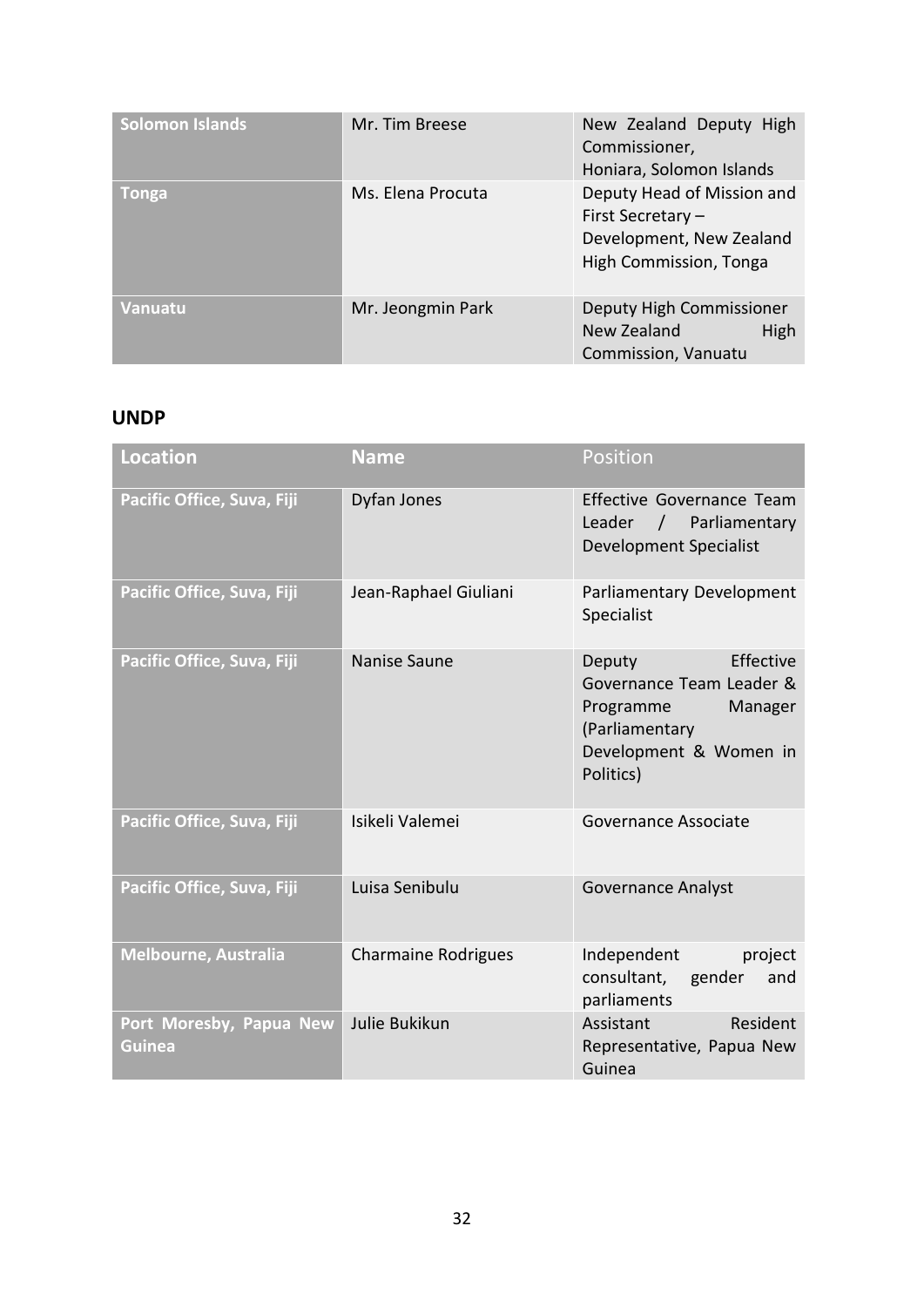# <span id="page-34-0"></span>Appendix Two: Introduction & key questions - Parliamentary Representatives

# Evaluation, Pacific Parliamentary Effectiveness Initiative (PPEI) *Jonathan Murphy, international parliamentary development consultant*

# *Background*

The Pacific Parliamentary Effectiveness Initiative (PPEI), is a three-year project, running from 2016 – 2019, originally designed to provide support to the Parliament of Cook Islands, Tonga, Papua New Guinea (PNG) and Solomon Islands in undertaking their legislative, oversight and representation functions. In September 2017, Vanuatu was added to the project. PPEI is financed by the New Zealand Ministry of Foreign Affairs and Trade (MFAT) Aid Programme, and delivered by UNDP.

PPEI has implemented a range of country level and regional initiatives to increase the capacity of national parliaments. Through strengthening parliaments' effectiveness to carry out their mandated rules, PPEI aims to enable parliaments to engage with key development issues and to increase the political participation of women.

The main results that the project aims to achieve include:

- Parliamentary secretariats are better able to provide MPs with adequate support, including the delivery of induction training for new members, research and preparation of briefing on key development issues
- Cross-cutting development issues are mainstreamed in Pacific parliaments
- Parliaments in the four countries will have consistently stronger budget debates and effective public accounts committee processes in operation
- Capacity of potential women candidates to campaign and engage in policy debates increased through provision of training and capacity building activities
- Increased number of women candidates selected by political parties in selected Pacific countries

# *Evaluation*

PPEI is in its final year of implementation, and UNDP, and New Zealand MFAT, would like to assess the progress of the project, in order to identify strengths of the Initiative, as well as challenges it has faced. This is a forward-looking evaluation that is intended to gather lessons learned from project implementation to date, as a basis for planning future support to parliaments in the region.

The evaluation is being carried out by a desk review of project materials, reports, etc., and a series of interviews primarily carried out by telephone/Skype with a) the project's main beneficiaries in the five parliaments, b) the representatives of MFAT engaged with the programme both from Wellington and in-country, c) the staff and consultants of UNDP, and d) other key informants. The interview is planned to take a maximum of 30-40 minutes. Both UNDP and I, as evaluator, would like to thank you for taking your valuable time to help us understand how we can better serve you, and all parliaments in the region.